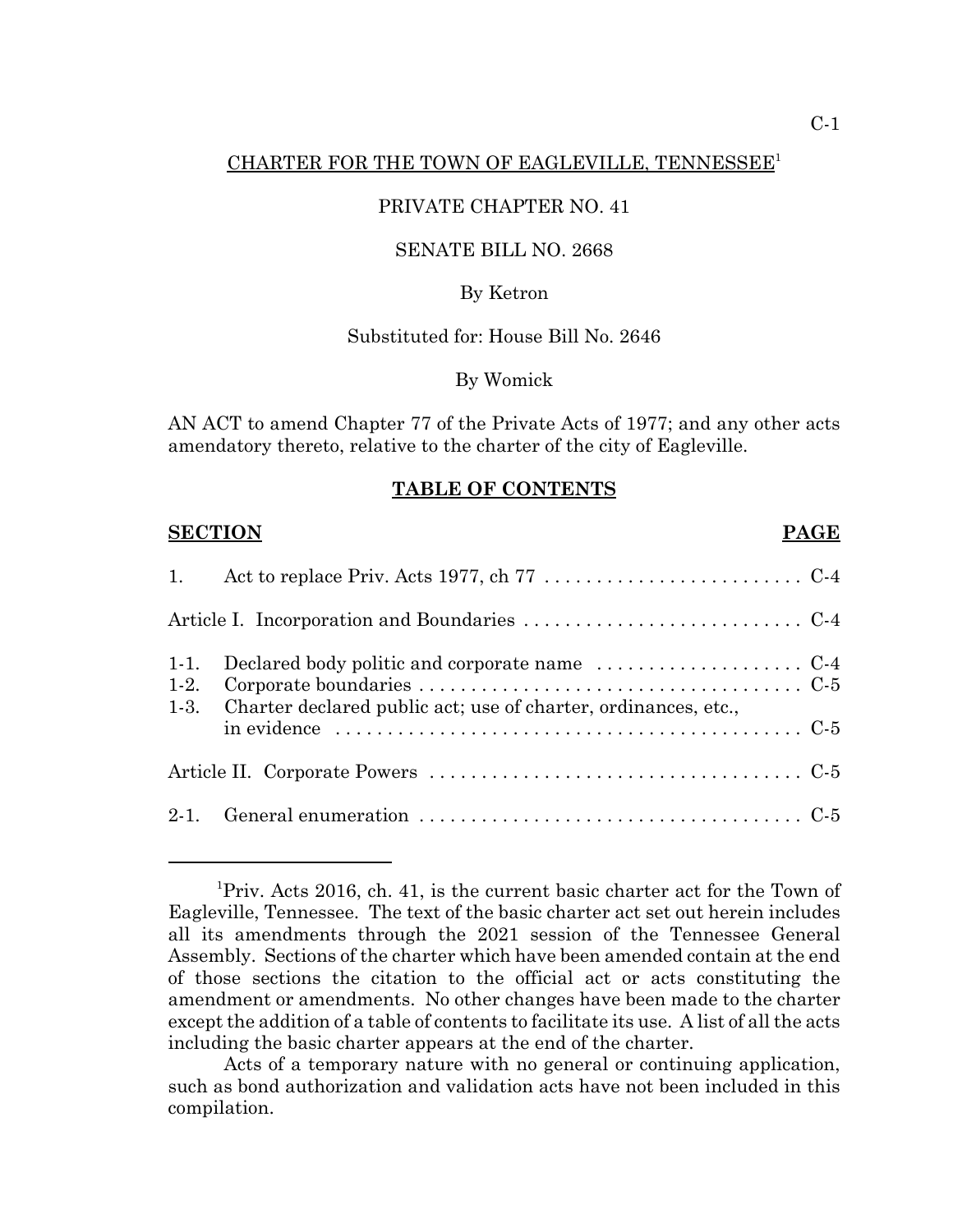| <b>SECTION</b><br>PAGE                                                                                                       |                                                                                                                                                                                                                                                                                                                                                                                                                              |                            |
|------------------------------------------------------------------------------------------------------------------------------|------------------------------------------------------------------------------------------------------------------------------------------------------------------------------------------------------------------------------------------------------------------------------------------------------------------------------------------------------------------------------------------------------------------------------|----------------------------|
| $2-2.$                                                                                                                       |                                                                                                                                                                                                                                                                                                                                                                                                                              |                            |
|                                                                                                                              |                                                                                                                                                                                                                                                                                                                                                                                                                              |                            |
| $3-1.$<br>$3-2.$<br>$3-3.$                                                                                                   | Composition; mayor pro tempore $\dots \dots \dots \dots \dots \dots \dots \dots \dots$<br>Mayor head of city for ceremonial purposes; powers and duties                                                                                                                                                                                                                                                                      | $C-11$                     |
| $3-4.$                                                                                                                       |                                                                                                                                                                                                                                                                                                                                                                                                                              | $C-11$                     |
|                                                                                                                              |                                                                                                                                                                                                                                                                                                                                                                                                                              |                            |
| $4-1.$<br>$4-2.$<br>$4-3.$<br>$4 - 4.$<br>$4-5.$<br>$4 - 6.$<br>$4 - 7.$<br>$4-8.$<br>$4-9.$<br>$4-10.$<br>$4-11.$<br>$5-1.$ | Qualification of voters $\dots \dots \dots \dots \dots \dots \dots \dots \dots \dots \dots \dots \dots$<br>Election of councilmen; term $\dots \dots \dots \dots \dots \dots \dots \dots \dots \dots$<br>Regular and special meetings; quorum; minutes to be kept $\dots$<br>Rules of proceedings; power to arrest and subpoena witnesses  C-15<br>Ordinance enacting style; number of readings, effective date $\dots$ C-16 | $C-13$<br>$C-14$<br>$C-15$ |
| $5-2.$                                                                                                                       | Resolution enacting style; number of readings, effective date $\dots$ C-16                                                                                                                                                                                                                                                                                                                                                   |                            |
| $5-3.$                                                                                                                       |                                                                                                                                                                                                                                                                                                                                                                                                                              |                            |
| $5-4.$                                                                                                                       | Records to be kept $\dots \dots \dots \dots \dots \dots \dots \dots \dots \dots \dots \dots \dots$                                                                                                                                                                                                                                                                                                                           |                            |
|                                                                                                                              |                                                                                                                                                                                                                                                                                                                                                                                                                              |                            |
| $6-1.$<br>$6-2.$                                                                                                             | Compensation, appointment, and oath $\dots \dots \dots \dots \dots \dots \dots$                                                                                                                                                                                                                                                                                                                                              |                            |
| $6-3.$                                                                                                                       |                                                                                                                                                                                                                                                                                                                                                                                                                              |                            |
| $6-4.$                                                                                                                       |                                                                                                                                                                                                                                                                                                                                                                                                                              | $C-18$                     |
|                                                                                                                              |                                                                                                                                                                                                                                                                                                                                                                                                                              |                            |
| $7-1.$                                                                                                                       | City manager as administrative head of city; acting and interim                                                                                                                                                                                                                                                                                                                                                              | $C-19$                     |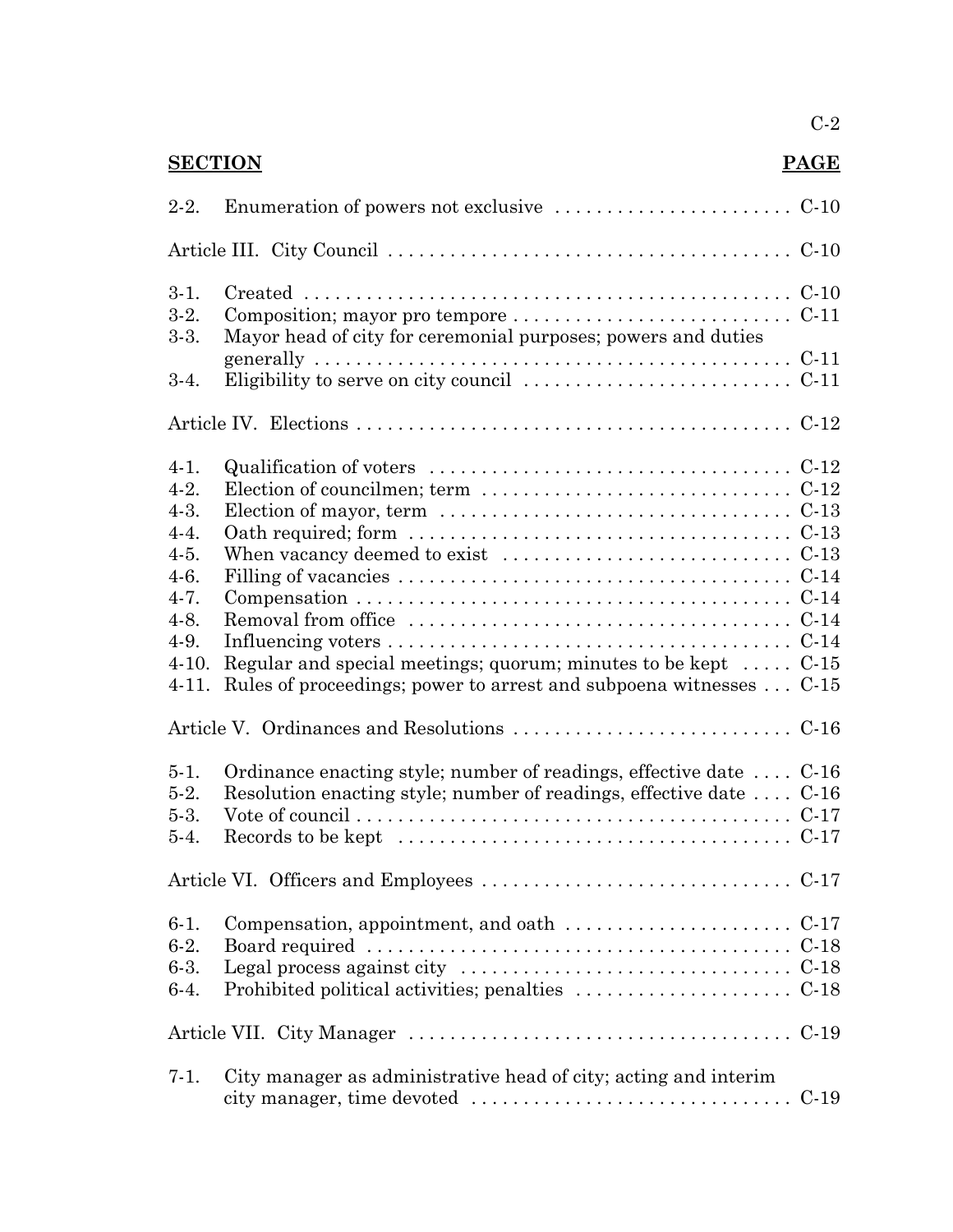# **SECTION PAGE**

| $7-2.$<br>$7-3.$                                    | Council not to interfere $\dots\dots\dots\dots\dots\dots\dots\dots\dots\dots\dots\dots$ |        |
|-----------------------------------------------------|-----------------------------------------------------------------------------------------|--------|
|                                                     |                                                                                         |        |
| $8-1.$<br>$8-2.$<br>$8-3.$                          |                                                                                         |        |
|                                                     |                                                                                         |        |
| $9-1.$<br>$9-2.$                                    |                                                                                         |        |
|                                                     |                                                                                         |        |
| $10-1.$<br>$10-2.$<br>$10-3.$<br>$10-5.$<br>$10-6.$ |                                                                                         |        |
|                                                     |                                                                                         |        |
|                                                     | 11-1. Powers, authority and duties distributed among departments  C-24                  |        |
|                                                     |                                                                                         |        |
| $12-2.$                                             |                                                                                         |        |
|                                                     |                                                                                         | $C-25$ |
|                                                     |                                                                                         | $C-25$ |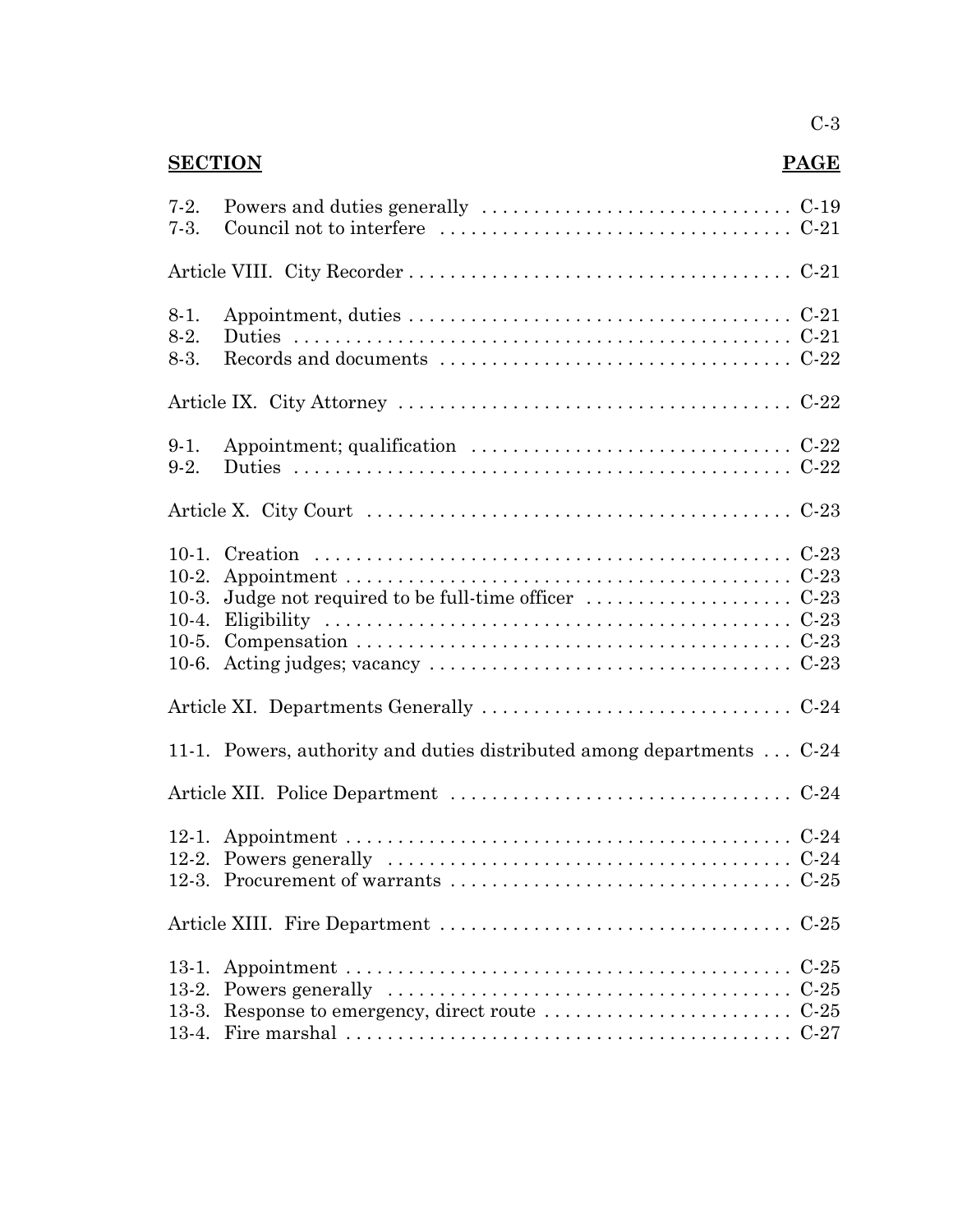#### **SECTION PAGE**

| $14-2.$ |                                                                                  |  |
|---------|----------------------------------------------------------------------------------|--|
| 14-3.   |                                                                                  |  |
| $14-4.$ | Tax books to be made out by the finance director $\dots \dots \dots \dots$       |  |
| $14-5.$ |                                                                                  |  |
| $14-6.$ | Tax liens; assessments valid despite errors; correction  C-28                    |  |
| $14-7.$ |                                                                                  |  |
|         |                                                                                  |  |
| 14-9.   |                                                                                  |  |
|         | 14-10. Depositories of city funds; authority of council to require security C-29 |  |
|         |                                                                                  |  |
|         |                                                                                  |  |
|         |                                                                                  |  |
|         | 14-14. Estimate of expenditures and revenue; submission date $\dots \dots C-30$  |  |
|         |                                                                                  |  |
|         | 14-16. Finance director; powers and duties; claims against city $C-31$           |  |
|         |                                                                                  |  |
|         | 14-18. City obligations; availability of funds; certification  C-32              |  |
|         |                                                                                  |  |
| 2.      |                                                                                  |  |
| 3.      |                                                                                  |  |

BE IT ENACTED BY THE GENERAL ASSEMBLY OF THE STATE OF TENNESSEE:

SECTION 1. Chapter 77 of the Private Acts of 1977, and any acts amendatory thereto, the same being the Charter of the City of Eagleville, is amended by repealing the chapter, as amended, in its entirety and substituting instead the following:

Article I. Incorporation and Boundaries

Section 1-1. Declared body politic and corporate name. The inhabitants of the City of Eagleville, Rutherford County, Tennessee, are hereby constituted a body politic and corporate by the name of the City of Eagleville, and sometimes herein referred to as "City of Eagleville", the "city", and the "corporation".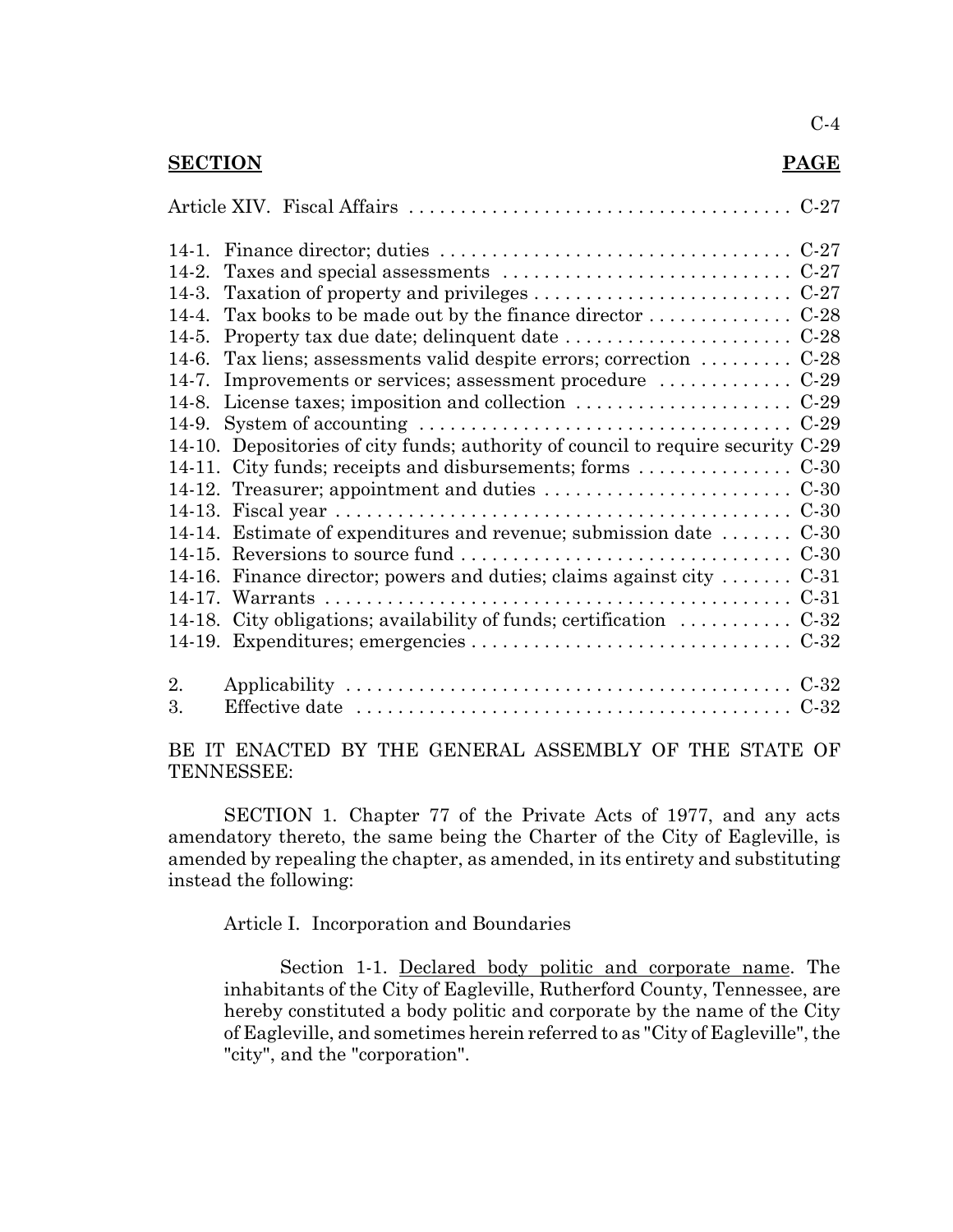Section 1-2. Corporate boundaries. The corporate boundaries of the City of Eagleville are as contained in prior charters and in annexation ordinances, resolutions, and related actions, which are recorded and kept in the recorder's office of the city; said boundaries are herewith reaffirmed. Extensions of the corporate boundaries shall be as provided by future annexation action in accordance with the Tennessee Code Annotated.

Section 1-3. Charter declared public act; use of charter, ordinances, etc., in evidence. This Charter is declared to be a public act, and as such may be read in evidence in all courts of law and equity; and all ordinances, resolutions and proceedings of the City Council of the City of Eagleville created by this charter, may be proven by the seal of said corporation, and certified and attested by the recorder of said city council.

#### Article II. Corporate Powers

Section 2-1. General enumeration. In addition to such other powers as may be granted to it elsewhere in this charter, the city shall have power by ordinance, resolution or in other appropriate manner, to:

(1) Assess, levy and collect taxes for all general and special purposes on all subjects or objects of taxation, and privileges taxable by law for municipal purposes;

(2) Adopt such classifications of the subjects and objects of taxation as may not be contrary to law;

(3) Make special assessments for local improvements;

(5) Incur debts by borrowing money or otherwise, and give any appropriate evidence thereof, in the manner provided in this section;

(6) Issue and give, sell, pledge, or in any manner dispose of, negotiable or nonnegotiable interest-bearing or noninterest-bearing bonds, warrants, promissory notes or orders of the city, upon the credit of the city or solely upon the credit of specific property owned by the city, or solely upon the credit of income derived from any property used in connection with any public utility owned or operated by the city, or solely upon the

<sup>(4)</sup> Contract and be contracted with;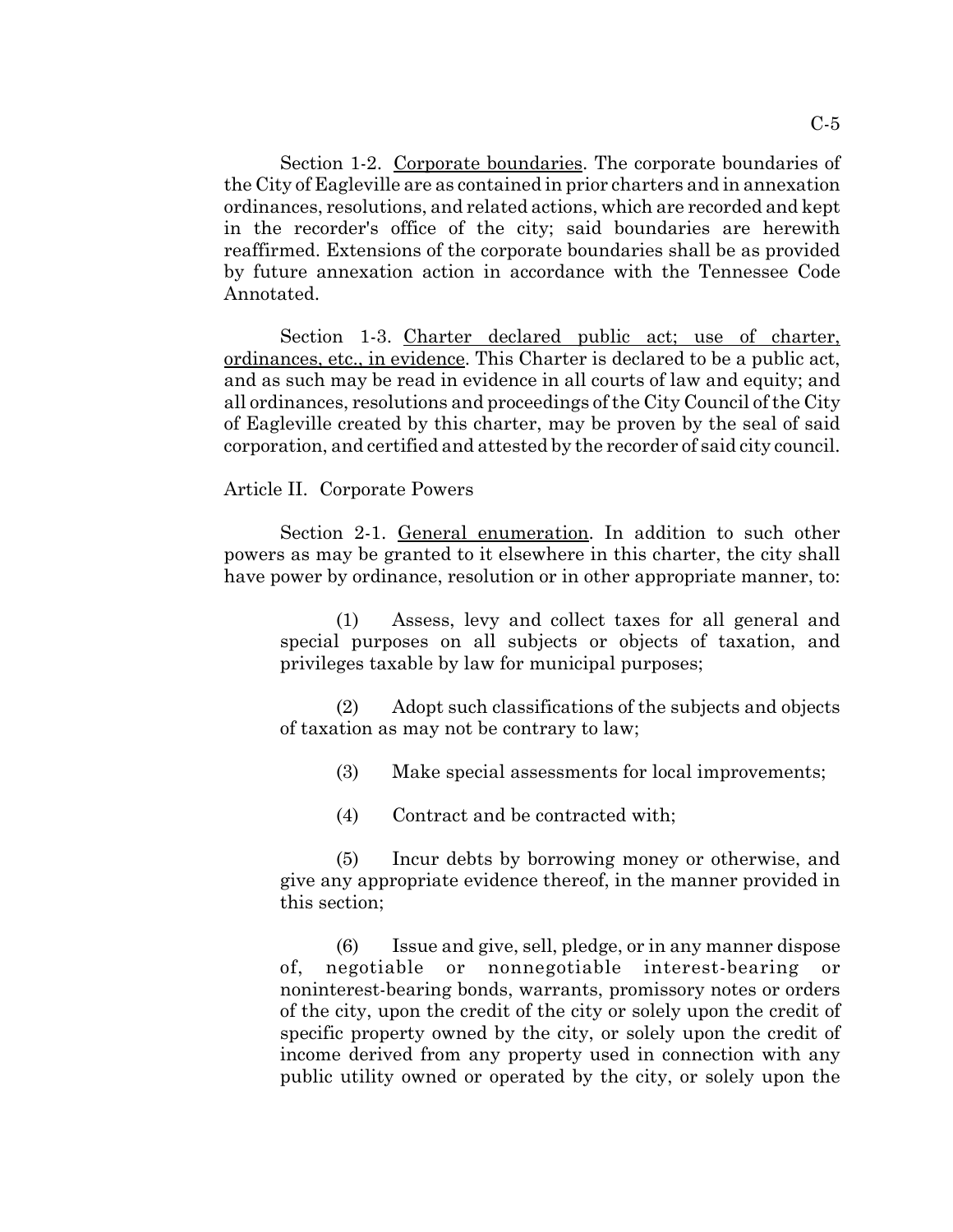credit of the proceeds of special assessments for local improvements, or upon any two (2) or more such credits;

(7) Expend the money of the city for all lawful purposes;

(8) Acquire or receive and hold, maintain, improve, sell, lease, mortgage, pledge, or otherwise dispose of property, real or personal, and any estate or interest therein, within or without the city or state;

(9) Condemn property, real or personal, or any easement, interest, or estate or use therein, either within or without the city, for present or future public use; such condemnation to be made and effected in accordance with the terms and provisions of Tennessee Code Annotated, Title 29, Chapter 16, or in other manner provided by general law;

(10) Take and hold property within or without the city or state upon trust; and administer trusts for the public benefit;

(11) Acquire, construct, own, operate and maintain, or sell, lease, mortgage, pledge, or otherwise dispose of, public utilities or any estate or interest therein, or any other utility that is of service to the city, its inhabitants, or any part of the city;

(12) Grant to any person, firm, association or corporation franchises for public utilities and public services to be furnished the city and those in the city. Such power to grant franchises shall embrace the power hereby expressly conferred to grant exclusive franchises. When an exclusive franchise is granted, it shall be exclusive not only as against any other person, firm, association or corporation, but also as against the city itself. Franchises may be granted for the period of twenty-five (25) years or less, but not longer. The City Council may prescribe in each grant of a franchise, the rates, fares, charges and regulations that may be made by the grantee of the franchise. Franchises may by their terms apply to the territory within the corporate limits of the city at the date of the franchises, and as the corporate limits thereafter may be enlarged, and to the then existing streets, alleys and other thoroughfares that may be opened after the grant of the franchise;

(13) Make contracts with any person, firm, association or corporation for public utilities and public services to be furnished the city and those in the city. Such power to make contracts shall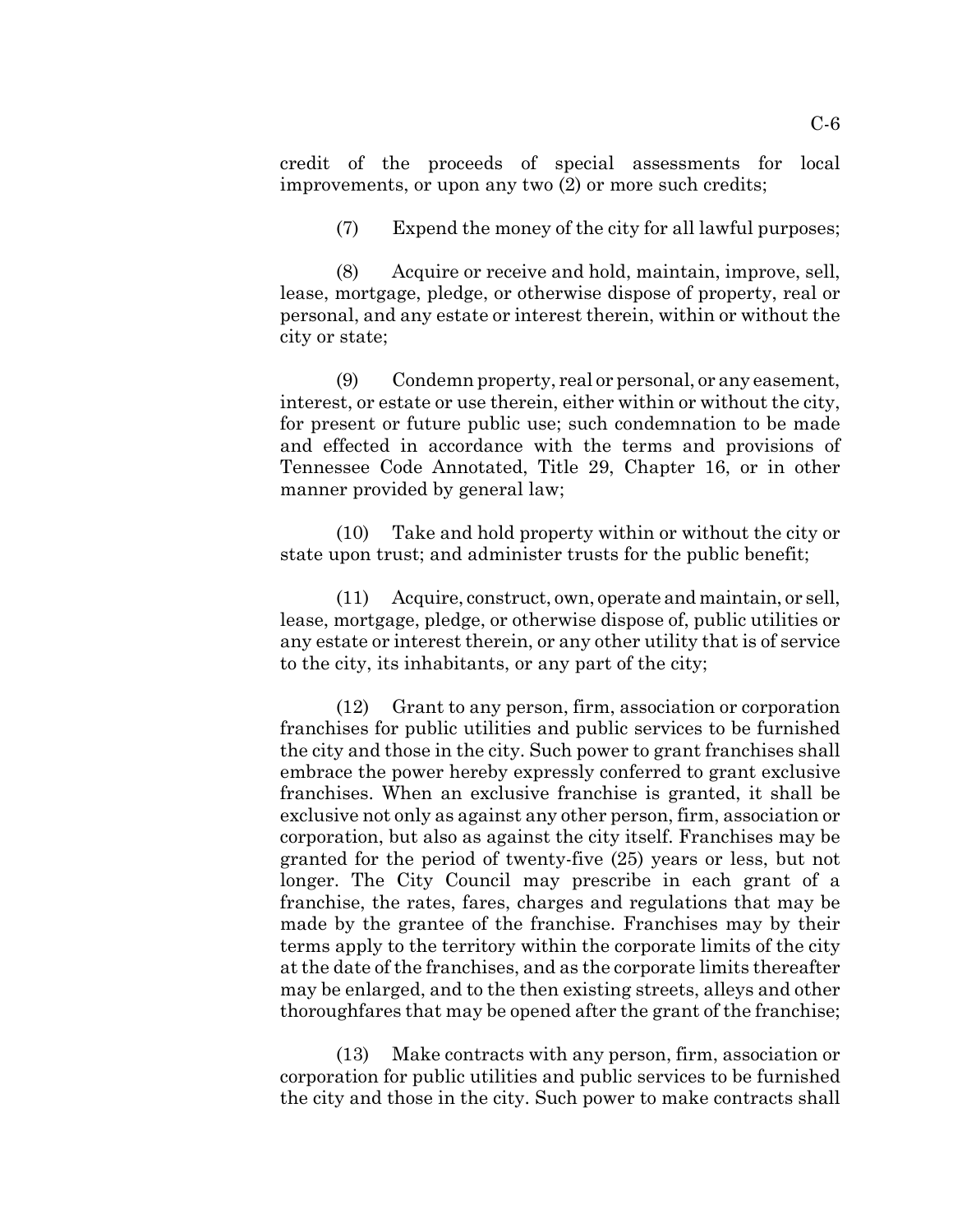embrace the power, expressly conferred, to make exclusive contracts. When an exclusive contract is entered into, it shall be exclusive not only against any other person, firm, association or corporation, but also as against the city itself. Such contracts may be entered into for the period of twenty-five (25) years or less, but not longer. The City Council may prescribe in each such contract entered into, the rates, fares, charges and regulations that may be made by the person, firm, association or corporation with whom the contract is made. Such contracts may by their terms apply to the territory within the corporate limits of the city at the date of the contract, and as the corporate limits thereafter may be enlarged, and to the then existing streets, alleys and thoroughfares and to any other streets, alleys and other thoroughfares that may be opened after the grant of the contract;

(14) Prescribe reasonable regulations regarding the construction, maintenance, equipment, operation and service of public utilities and compel, from time to time, reasonable extensions of facilities for such services, but nothing in this subdivision (14) shall be construed to permit the alteration or impairment of any of the terms or provisions of any exclusive franchise granted or of any exclusive contract entered into under subdivisions (12) and (13);

(15) Establish, open, relocate, vacate, alter, widen, extend, grade, improve, repair, construct, reconstruct, maintain, light, sprinkle, and clean public highways, streets, boulevards, parkways, sidewalks, alleys, parks, public grounds, public facilities, libraries, squares, wharves, bridges, viaducts, subways, tunnels, sewers and drains within or without the corporate limits, assess fees for the use of or impact upon such property and facilities, and regulate the use thereof within the corporate limits, and property may be taken and appropriated therefor under Tennessee Code Annotated §§ 7-31-107 - 7-31-111 and 29-16-203, or in such other manner as may be provided by general law;

(16) Construct, improve, reconstruct and reimprove by opening, extending, widening, grading, curbing, guttering, paving, graveling, macadamizing, draining, or otherwise improving any streets, highways, avenues, alleys or other public places within the corporate limits, and assess a portion of the cost of such improvements upon the property abutting upon or adjacent to such streets, highways or alleys as provided by Tennessee Code Annotated, Title 7, Chapters 32 and 33;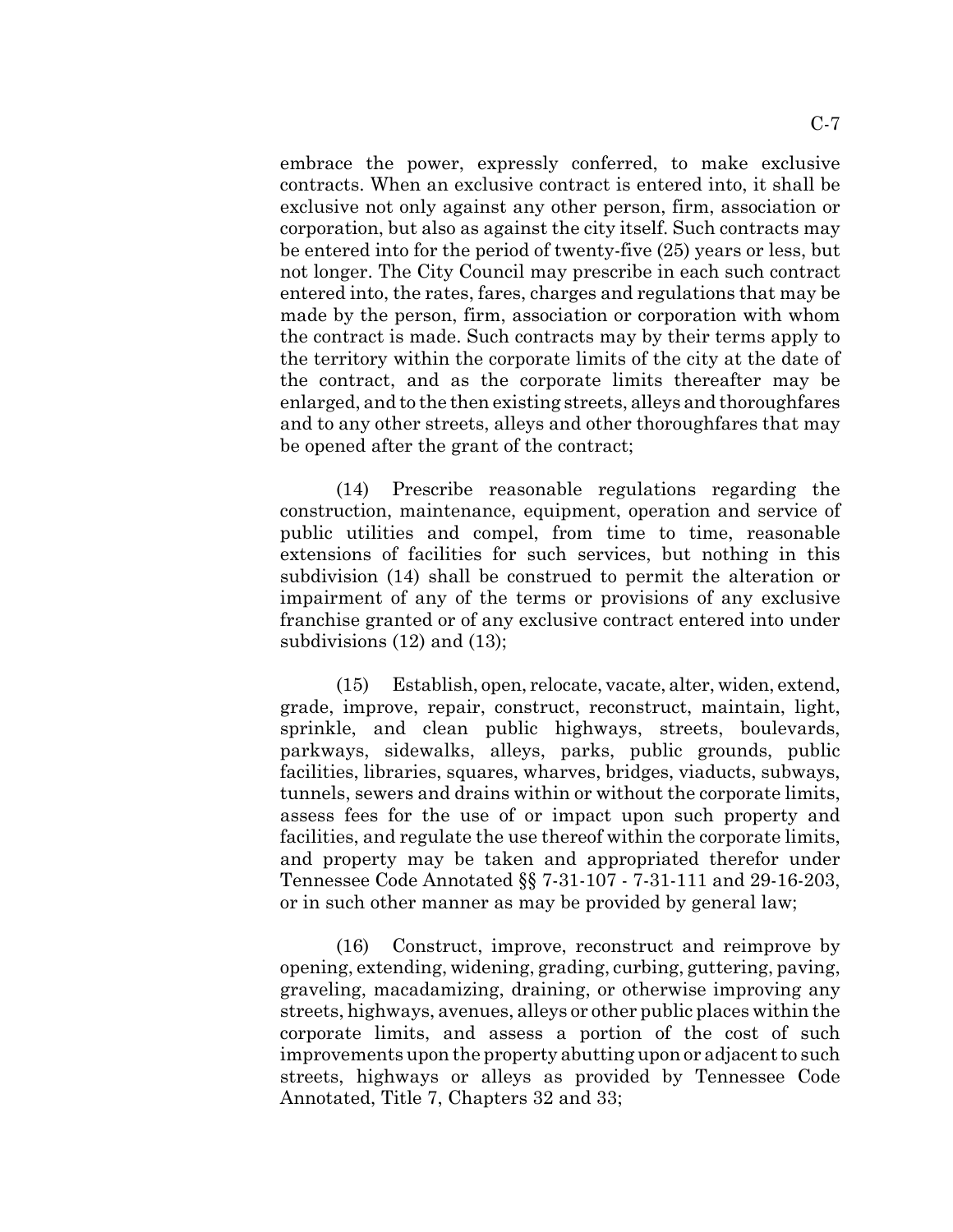(17) Assess against abutting property within the corporate limits the cost of planting shade trees, removing from sidewalks all accumulations of snow, ice, and earth, cutting and removing obnoxious weeds and rubbish, street lighting, street sweeping, street sprinkling, street flushing and street oiling, the cleaning and rendering sanitary or removal, abolishing, and prohibiting of closets and privies, in such manner as may be provided by general law or by ordinance of the City Council;

(18) Acquire, purchase, provide for, construct, regulate, and maintain and do all things relating to all marketplaces, public buildings, bridges, sewers and other structures, works and improvements;

(19) Collect and dispose of drainage, sewage, ashes, garbage, refuse or other waste, or license and regulate such collection and disposal, and the cost of such collection, regulation or disposal may be funded by taxation or special assessment to the property owner;

(20) License and regulate all persons, firms, corporations, companies and associations engaged in any business, occupation, calling, profession or trade not forbidden by law;

(21) Impose a license tax upon any animal, thing, business, vocation, pursuit, privilege or calling not prohibited by law;

(22) Define, prohibit, abate, suppress, prevent and regulate all acts, practices, conduct, business, occupations, callings, trades, uses of property and all other things whatsoever detrimental, or liable to be detrimental, to the health, morals, comfort, safety, convenience or welfare of the inhabitants of the city, and to exercise general police powers;

(23) Prescribe limits within which business occupations and practices liable to be nuisances or detrimental to the health, morals, security or general welfare of the people may lawfully be established, conducted or maintained;

(24) Inspect, test, measure and weigh any article for consumption or use within the city, and charge reasonable fees therefor, and to provide standards of weights, tests and measures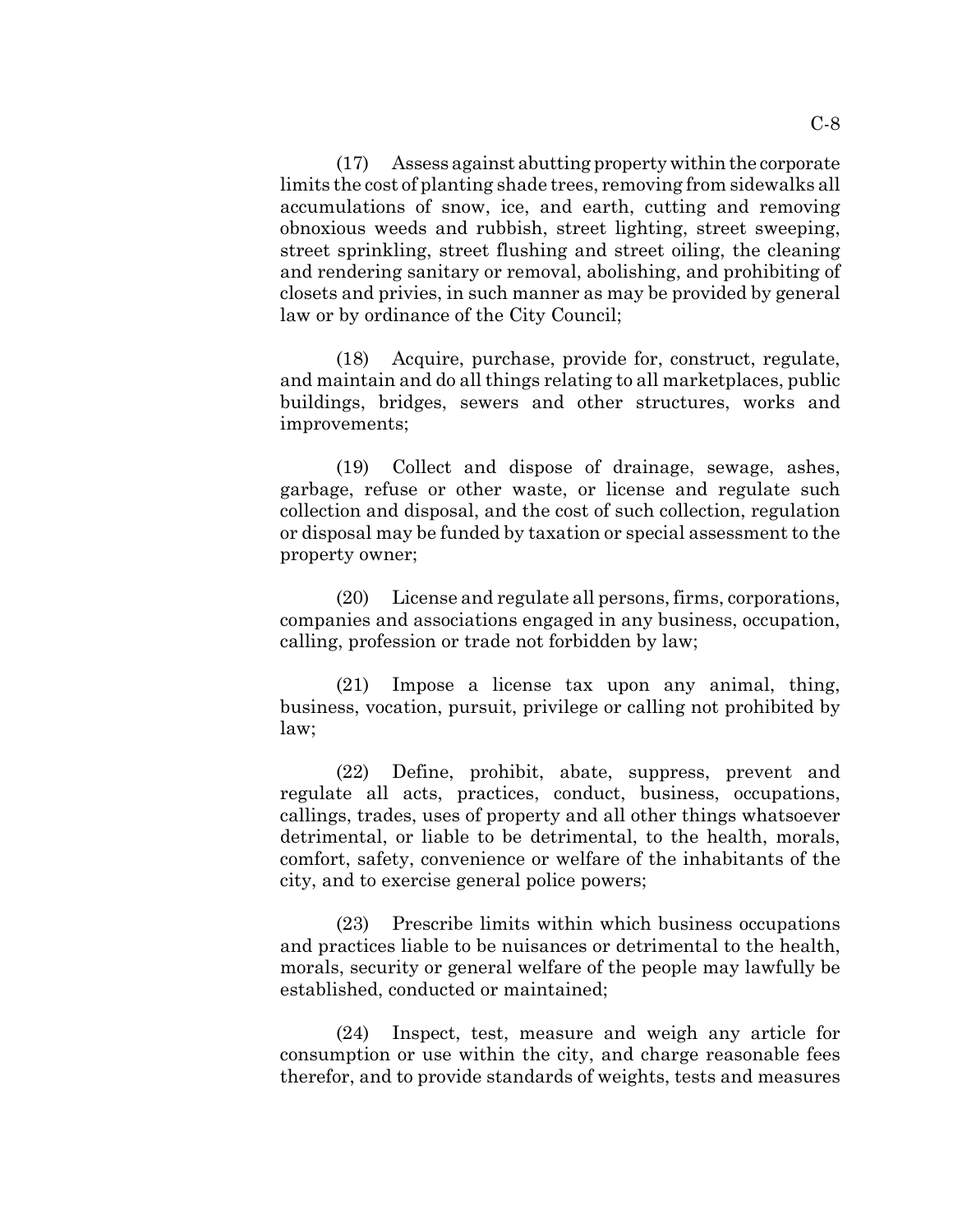in such manner as may be provided pursuant to Tennessee Code Annotated, Title 47, Chapter 26, Part 9;

(25) Establish, regulate, license and inspect weights and measures in accordance with subdivision (24);

(26) Regulate the location, bulk, occupancy, area, lot, location, height, construction and materials of all buildings and structures in accordance with general law, and to inspect all buildings, lands and places as to their condition for health, cleanliness and safety, and when necessary, prevent the use thereof and require any alteration or changes necessary to make them healthful, clean or safe;

(27) Provide and maintain charitable, educational, recreative, curative, corrective, detentive, or penal institutions, departments, functions, facilities, instrumentalities, conveniences and services;

(28) Purchase or construct, maintain and establish a correctional facility for the confinement and detention of persons who violate laws within the corporate limits of the city, or to contract with the county to keep these persons in the correctional facility of the county and to enforce the payment of fines and costs in accordance with Tennessee Code Annotated, §§ 40-24-104 and 40-24-105 or through contempt proceedings in accordance with general law;

(29) Enforce any ordinance, rule or regulation by fines, forfeitures and penalties, and by other actions or proceedings in any court of competent jurisdiction;

(30) Establish schools, to the extent authorized pursuant to general law; determine the necessary boards, officers and teachers required therefor, and fix their compensation; purchase or otherwise acquire land for schoolhouses, playgrounds and other purposes connected with the schools; purchase or erect all necessary buildings; and do all other acts necessary to establish, maintain and operate a complete educational system within the city;

(31) Regulate, tax, license or suppress the keeping or going at large of animals within the city, impound the same, and, in default of redemption, to sell or kill the same;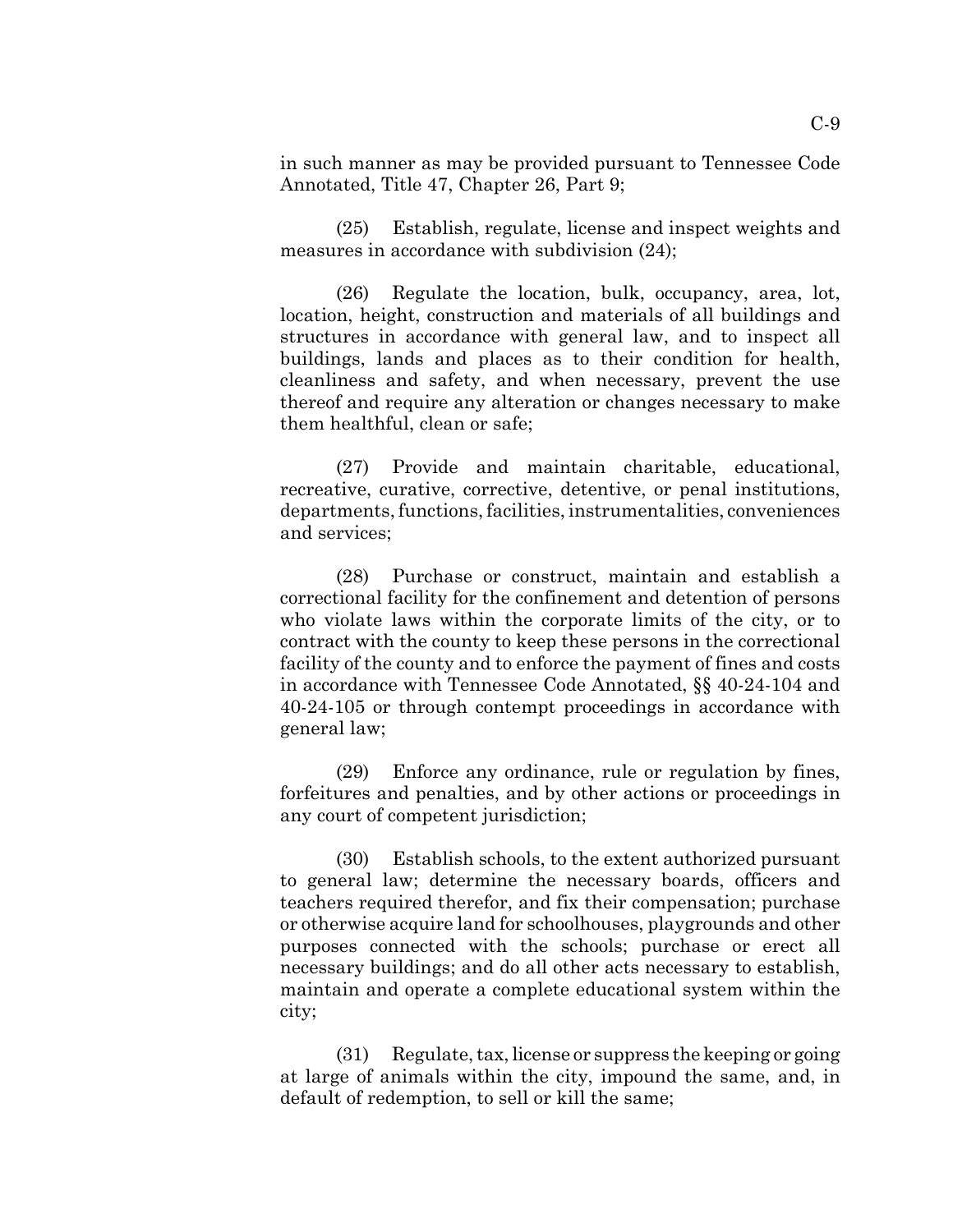(32) Create a design review committee, which shall have the authority to develop general guidelines and to develop procedures for the approval of the guidelines for the exterior appearance of all nonresidential property, multiple family residential property, and any entrance to nonresidential developments within the municipality; provided, that the authority is subordinate to and in no way exceeds the authority delegated to a municipal planning commission. Any property owner affected by the guidelines may appeal a decision by the design review committee to the municipality's planning commission;

(33) Call elections as provided in this charter; and

(34) Have and exercise all powers that now or hereafter it would be competent for this charter specifically to enumerate, as fully and completely as though such powers were specifically enumerated in this section.

Section 2-2. Enumeration of powers not exclusive. The enumeration of particular powers in this charter is not exclusive of others, nor restrictive of general words or phrases granting powers, nor shall a grant or failure to grant power in any part of this charter impair a power granted in any other part of this charter and whether powers, objects or purposes are expressed conjunctively or disjunctively, they shall be construed so as to permit the city to exercise freely any one (1) or more of such powers as to any one (1) or more of such objects for any one (1) or more of such purposes.

Article III. City Council

Section 3-1. Created. There is hereby created a governing body of the City of Eagleville to be known as the "city council" (sometimes referred to in this charter as the "council"); and the legislative and all other powers, except as otherwise provided by this charter, are hereby delegated to and vested in said city council, which may by ordinance or resolution not inconsistent with this charter prescribe the manner in which any of the powers, purposes and objects of the city shall be exercised or accomplished, provide all means necessary or proper therefor, and do all things needful within or without the city or state to protect the rights of the city.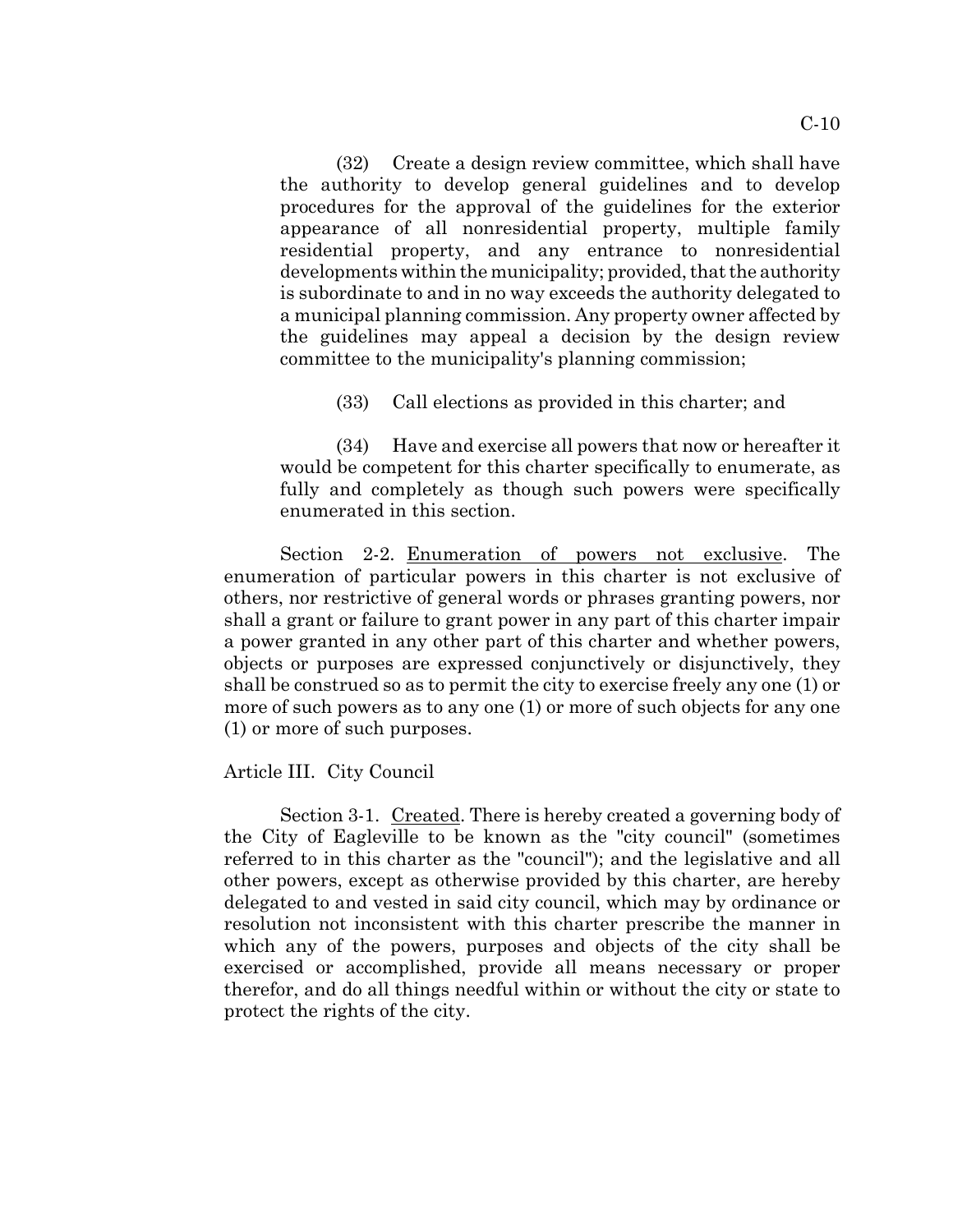#### Section 3-2. Composition; mayor pro tempore.

(a) The city council shall consist of seven (7) members including a mayor and six (6) councilmen. At the first or any subsequent regular meeting after the election of councilmen, the council shall elect one (1) of the councilmen to serve as mayor pro tempore until the next city election, and to act in the place and stead of the mayor during any absence or disability of the mayor. In the event the office of mayor becomes vacant for any reason, the council shall elect a person to serve as mayor until the next city election, at which time a mayor shall be popularly elected to fill out the remainder of the unexpired term of the previously elected mayor, or alternatively for a new term. The mayor, or in his absence, the mayor pro tempore, shall preside at all meetings of the council, shall participate therein, and shall be entitled to vote on all questions considered by the council.

(b) The mayor, and in the mayor's absence the mayor pro tempore of the council, shall perform such other acts and functions as may be prescribed by this charter.

Section 3-3. Mayor head of city for ceremonial purposes; powers and duties generally. The mayor shall preside at all meetings of the council, shall have a seat, a voice, and a vote, but no veto power, and shall be recognized as the official head of the city for ceremonial purposes. The mayor shall sign the journal of the minutes of the meetings of the council and all ordinances and resolutions following passage, shall execute all deeds, bonds, contracts or other legal instruments made in the name of the city as authorized by the council, and shall perform all acts that may be required of the mayor by any ordinance or resolution duly passed by the council, not in conflict with the provisions of this charter.

#### Section 3-4. Eligibility to serve on city council.

(a) Any person eighteen (18) years of age or older and who is a resident of the city, or any eligible voter within an Eagleville voting precinct owning a taxable free hold within the corporation and being otherwise qualified, shall be eligible to the office of city council, provided such person shall have met the qualifications of an eligible voter for a minimum of one (1) year next preceding the date of the election.

(b) No person shall be eligible to the office of city council who has been convicted of offering a bribe, or of larceny, or of any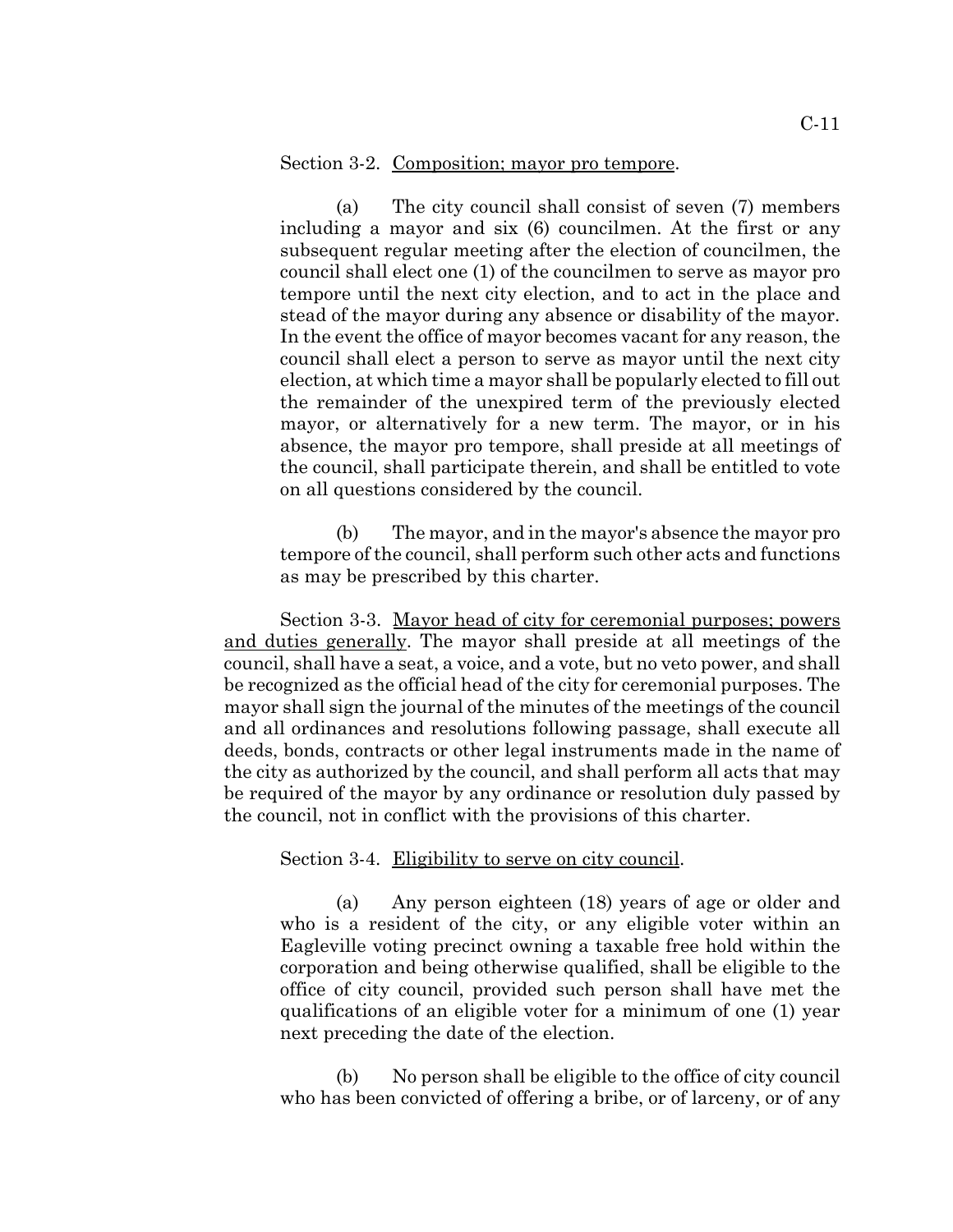other offense declared infamous by law, unless restored to citizenship in the mode pointed out by law; or against whom there is a judgment unpaid for any moneys received by them, in any official capacity, due to the United States, the state, or a political subdivision; who is a defaulter to the treasury at the time of the election; who is a soldier, sailor, marine or airman in the regular army, navy, or air force of the United States; or who is a member of congress or holds any office for profit or trust under any foreign power, other state of the union, or under the United States.

(c) No person who holds any kind of an office, executive, judicial or legislative, with Rutherford County, or who is an employee of the City of Eagleville, Tennessee, shall be eligible for the office of city council.

#### Article IV. Elections

Section 4-1. Qualification of voters. All persons who are entitled to vote for members of the General Assembly under the General Election Laws of the state of Tennessee and who reside within the corporation shall be entitled to vote at said election; provided, all eligible voters within an Eagleville voting precinct, owning a taxable free hold within the corporation and being otherwise qualified, shall also be entitled to vote at said election; provided, no more than two (2) persons per property may be eligible to vote on the basis of nonresident property rights voting; and provided that such property owner(s) must register as such with the County Election Commission.

#### Section 4-2. Election of councilmen; term.

(a) The three (3) council members elected in the general election on April 20, 2004, shall have their term of office extended until their successors are elected in the general election on the first Tuesday following the first Monday in November 2008. The three council members elected in the general election held on April 18, 2006, shall have their term of office extended until their successors are elected in the general election on the first Tuesday following the first Monday in November 2010.

(b) All city general elections thereafter shall be held in conjunction with the November general state elections on the first Tuesday following the first Monday in even-numbered years. All elections shall be conducted by the commissioners of elections of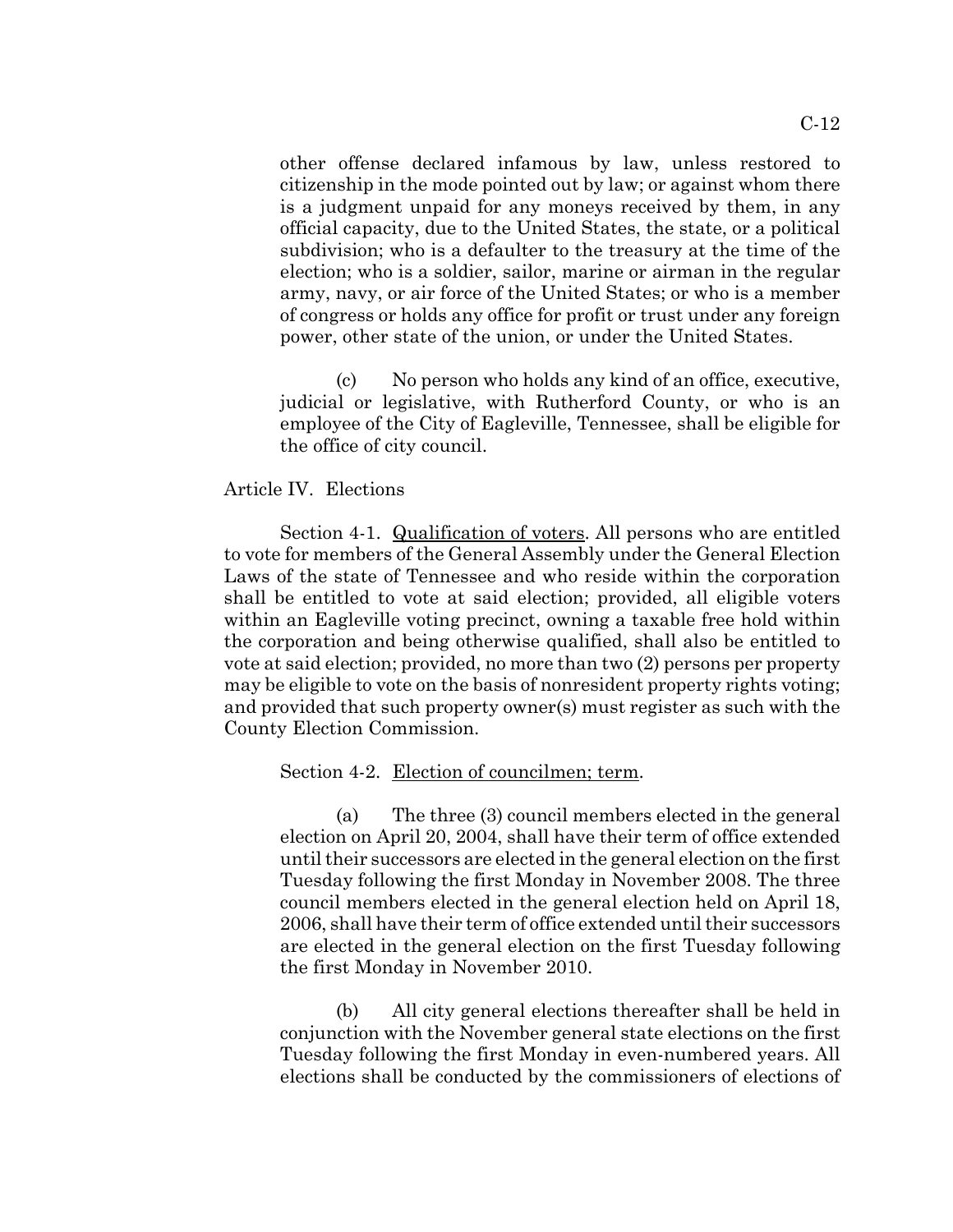Rutherford County in accordance with the general election laws of the state and this charter.

(c) The number of candidates to be elected at any such election receiving the highest number of ballots cast at such election shall be deemed elected to the office of member of the council.

(d) The term of office for council members is four (4) years.

Section 4-3. Election of mayor, term.

(a) On the first Tuesday following the first Monday in November 2018, and on the first Tuesday following the first Monday in November every four (4) years thereafter at the regular election held for the election of council members, there shall be held an election for the purpose of electing the mayor. The person receiving the highest number of votes shall be declared elected mayor and receive certification of election accordingly.

(b) The term of office of mayor is four (4) years and until a successor is elected and qualified.

Section 4-4. Oath required; form. No successful candidate for the office of city council shall enter upon the duties of such office without qualifying to hold said office by taking and subscribing to the following oath: "I do solemnly swear (or affirm) that I will support the Constitution of the State of Tennessee and of the United States, and that I will faithfully and impartially discharge the duties as a member of the city council of the City of Eagleville without fear or favor, and for the public welfare."

Section 4-5. When vacancy deemed to exist. That in addition to the cases in which a vacancy in the city council may occur under other provisions of this charter, a vacancy shall exist in said council whenever any member of the council or the mayor fails to qualify within ten (10) days after such person's election or within ten (10) days after any contest determining such person's election is finally decided; or dies, or resigns (the resignation to be accepted by the remaining members of the council), or moves his or her domicile or no longer owns real property within the city such that such person is no longer an eligible candidate or voter based upon either residency or property rights, or is convicted of a felony,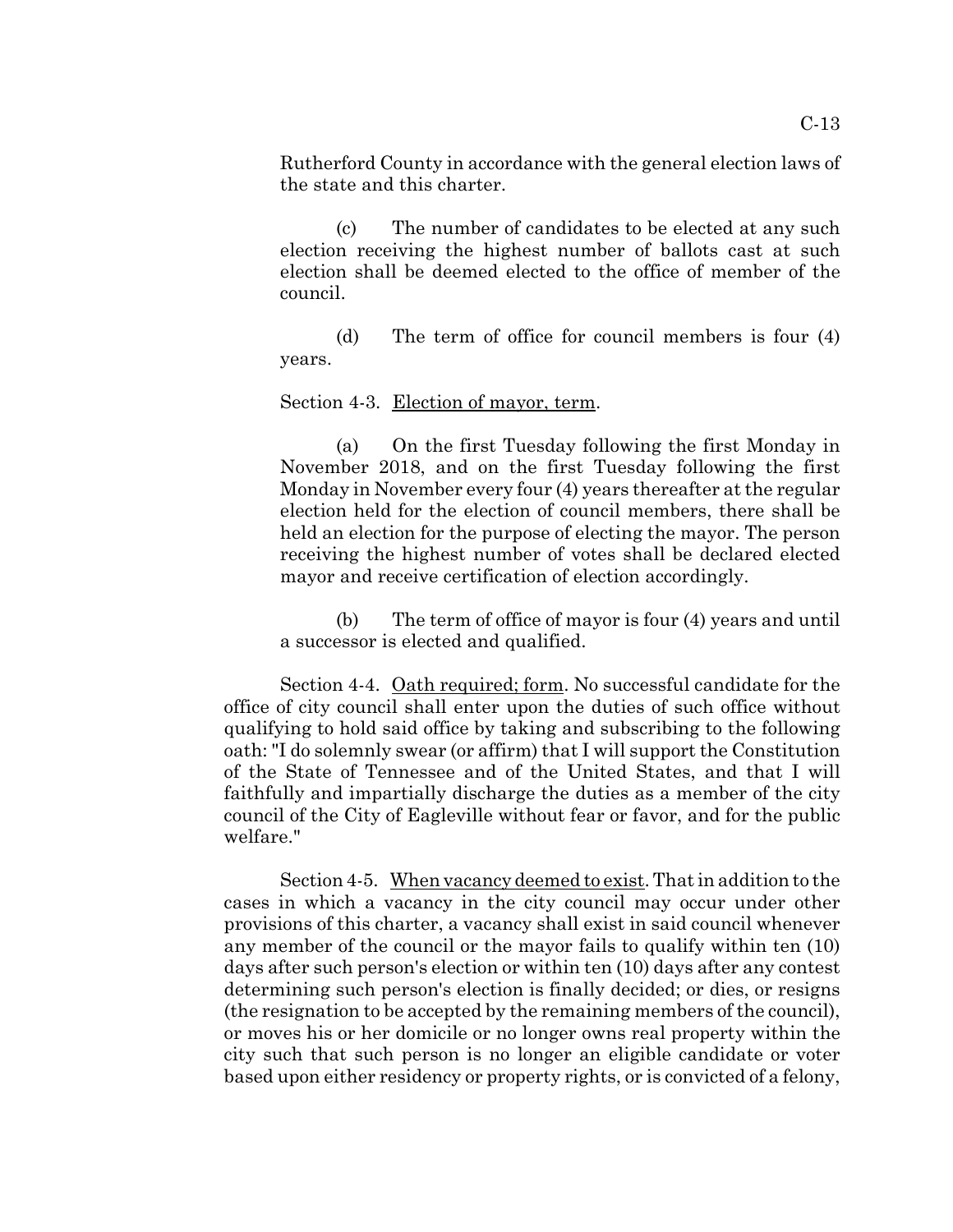or is judicially declared insane, or is removed or ousted from office under the provisions of this charter or in any manner provided by law.

Section 4-6. Filling of vacancies.

(a) A vacancy in the city council caused by the death, resignation, ouster, or removal of a member, or due to other cause, shall be filled by a majority vote of the remaining members of the city council; and any person so elected to the council to fill any such vacancy, upon qualifying by taking the oath, shall hold office as a member of the city council until the next regular election and until a successor is elected and qualified.

(b) In any subsequent election to fill out unexpired terms of the mayor or councilmen, the number of candidates for such unexpired terms of office to be elected receiving the highest number of ballots cast at such election shall be deemed elected. The election commissioners of Rutherford County, in preparing the ballots for such election, shall indicate who the candidate or candidates for such unexpired term or terms are, and the number of such candidates to be elected, by the use of the words "short term" or other appropriate words, and the words "vote for three", "vote for two", "vote for one", depending on the number of candidates to be elected.

Section 4-7. Compensation. Each member of the city council shall receive a salary as may be provided by the city council by ordinance.

Section 4-8. Removal from office. Any member of the city council may be removed from office for committing any act that is subject to ouster pursuant to Tennessee Code Annotated, Title 8, Chapter 47, Part 1. Any ouster proceeding initiated shall be conducted in accordance with the above-mentioned provisions.

Section 4-9. Influencing voters. Any candidate for election under this charter who shall, to any person, pay, give or offer to pay or give, or promise directly or indirectly, money, office, or anything of value, or who shall knowingly suffer any person to do so for the purpose of obtaining the vote or influence of any elector, or of obtaining such person's vote or influence against an opposing candidate, shall be disqualified as councilman in addition to the other penalties prescribed by law for such offenses.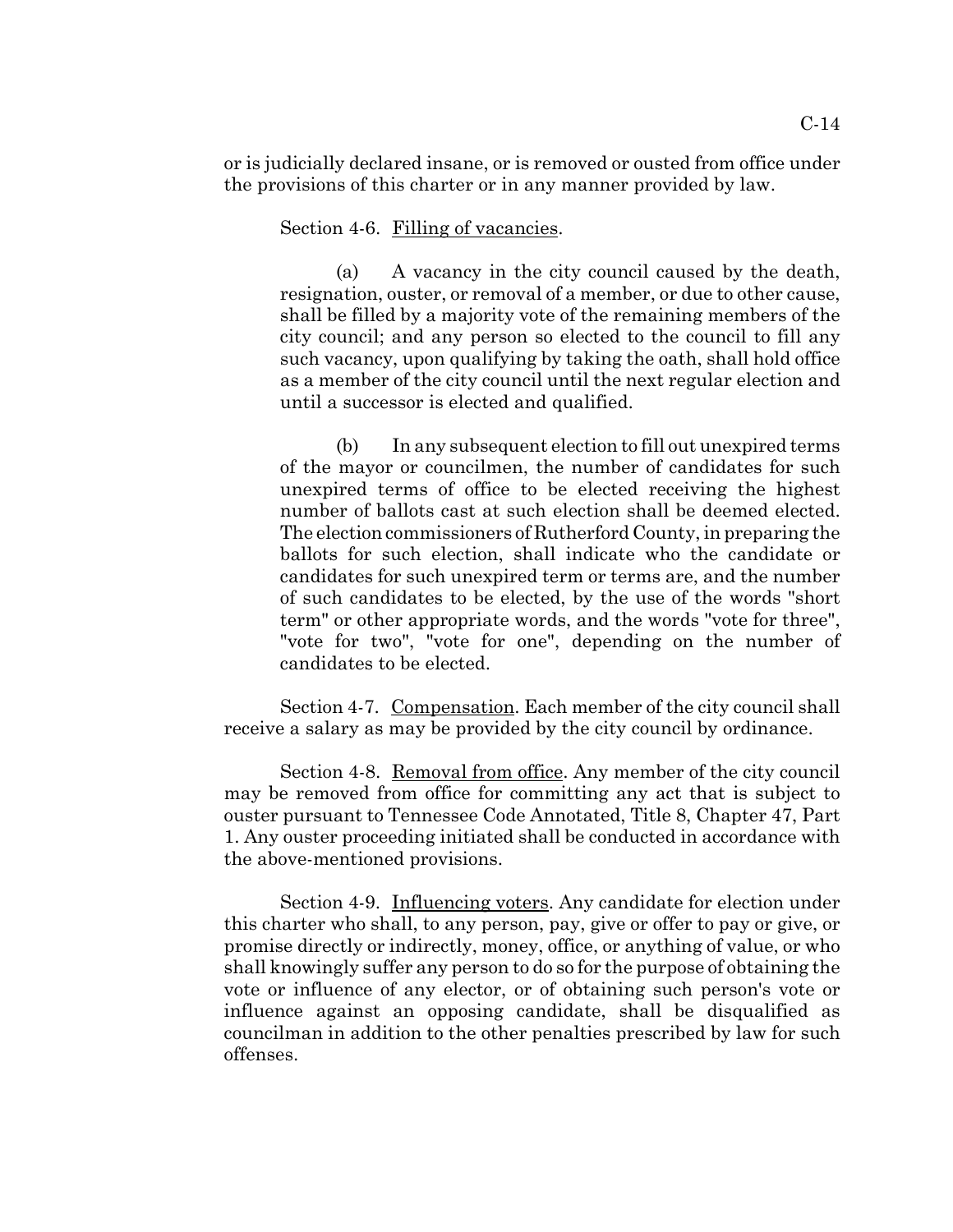Section 4-10. Regular and special meetings; quorum; minutes to be kept.

(a) The city shall hold regular meetings, as may be established by ordinance or resolution.

(b) A majority of the city council shall constitute a quorum for the transaction of the business of the council, but a smaller number may adjourn from day to day and may compel the attendance of the absentees in such manner and under such penalties as the council may provide.

(c) The mayor, city manager, or any two (2) members of the city council may call a special meeting of the city council. Written notice of said special meeting shall be provided to each member, the city manager, and city recorder, to be served personally or left at the person's usual place of business or residence.

(d) Written minutes of all meetings, regular or special, are to be kept and be entered upon a journal to be kept for the purpose.

Section 4-11. Rules of proceedings; power to arrest and subpoena witnesses.

(a) Subject to the provisions of this charter, the city council may determine the rules of its proceedings.

(b) The city council shall have power, and may delegate it to any committee selected from its members, to subpoena witnesses, and order the production of books and papers relating to any subject within its jurisdiction; to call upon its own officers or the chief of police to execute its process and to arrest and punish by fine, any person refusing to obey such subpoena or order or refusing to testify when subpoenaed.

(c) The mayor or mayor pro tempore of the council or chairman of any such committee may administer oaths to witnesses. It shall keep a journal of all proceedings under this section and the yeas and nays on all questions shall be kept thereon.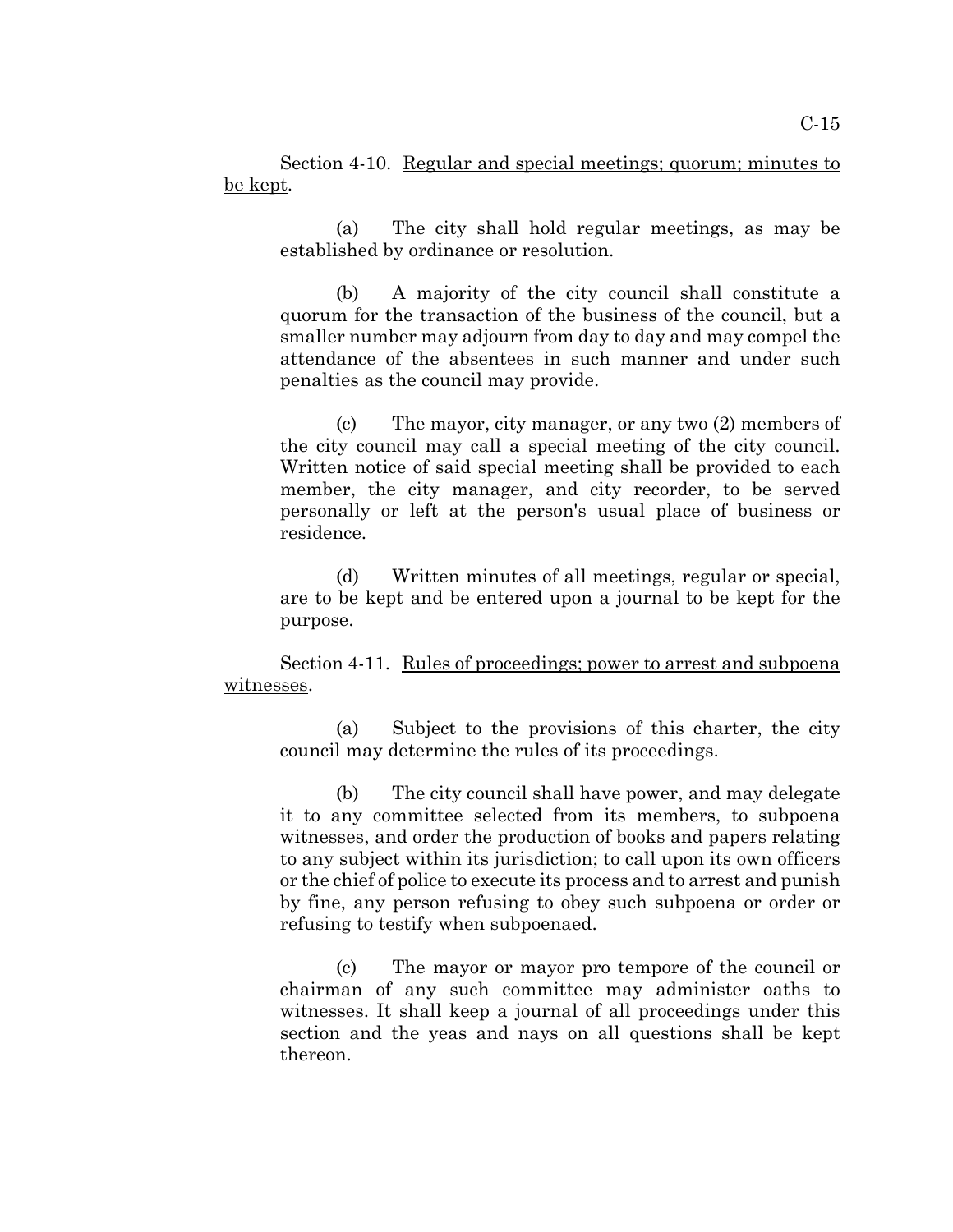Article V. Ordinances and Resolutions

Section 5-1. Ordinance enacting style; number of readings, effective date.

(a) An ordinance shall begin "Be it ordained by the City of Eagleville, Tennessee".

(b) An ordinance shall be in writing when offered for adoption by the city council, and must pass two (2) readings on two (2) different days in open session of the council before its adoption. Not less than one (1) week shall elapse between the first reading and final reading.

(c) An ordinance may be read by title only provided a copy of said proposed ordinance shall have been made available to the city council, city manager, and city recorder at least three (3) days prior to the time and date of the meeting at which said ordinance shall be read for the first time.

(d) A simple majority vote among city council members present is required to pass an ordinance; provided, however, that four (4) affirmative votes are required to pass an ordinance on final reading.

(e) An ordinance shall take effect fifteen (15) days after the final passage thereof, except in the case of an emergency ordinance. An emergency ordinance may become effective upon the day of its final passage; provided, it shall contain the statement that an emergency exists and shall specify the distinct facts and reasons constituting such an emergency.

Section 5-2. <u>Resolution enacting style, number of readings</u>, effective date.

(a) A resolution shall begin "Be it resolved by the City of Eagleville, Tennessee".

(b) A resolution shall be in writing when offered for adoption by city council, and shall not be subject to the requirement, applicable to ordinances, that they be passed on two (2) readings.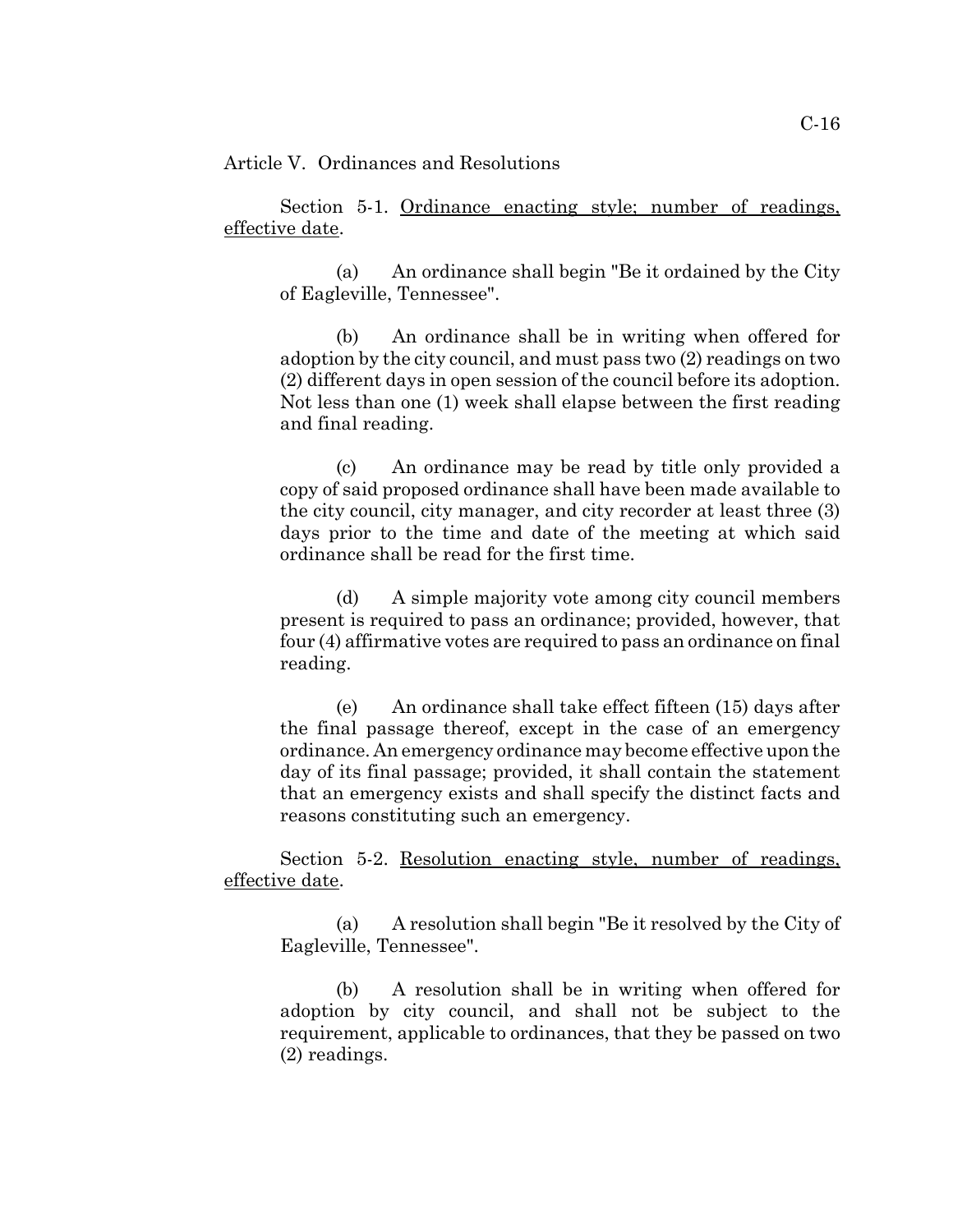(c) A resolution may be read by title only, provided a copy of the proposed resolution shall have been made available to the city council, city manager, and city recorder at least three (3) days prior to the time and date of the meeting at which said resolution shall be considered.

(d) Unless and except as otherwise required by the provisions of this charter, or by the terms of particular resolutions, resolutions of the city council shall take effect immediately from and after the adoption thereof.

Section 5-3. Vote of council. The vote of each member of the city council shall be taken and entered upon the minutes; and, except as otherwise provided in this charter, a majority vote of the members present shall decide the action of the council.

Section 5-4. Records to be kept. Every ordinance and resolution passed or adopted by the city council shall be taken charge of by the city recorder, and either be copied into or be shown or spread upon the minutes of the city council and indexed, or be copied into or filed in a book kept for the purpose, indexed, and preserved.

Article VI. Officers and Employees

Section 6-1. Compensation, appointment, and oath.

(a) Except as otherwise provided in this charter, the compensation of all officers and employees of the city shall be fixed by the city manager within the limits of the appropriations ordinance and in accordance with a comprehensive pay plan adopted by the city council.

(b) All officers and employees, except as otherwise provided in this charter, shall be appointed by the city manager, shall serve for an indefinite time, and may be removed by the city manager at any time.

(c) Every officer and employee holding a position upon an annual salary shall, before entering upon such person's duties, take and subscribe and file with the recorder, an oath or affirmation that such person has all the qualifications named in this charter for the office or employment such person is about to assume and that such person will support the constitutions of the United States and of this state and the charter and ordinances of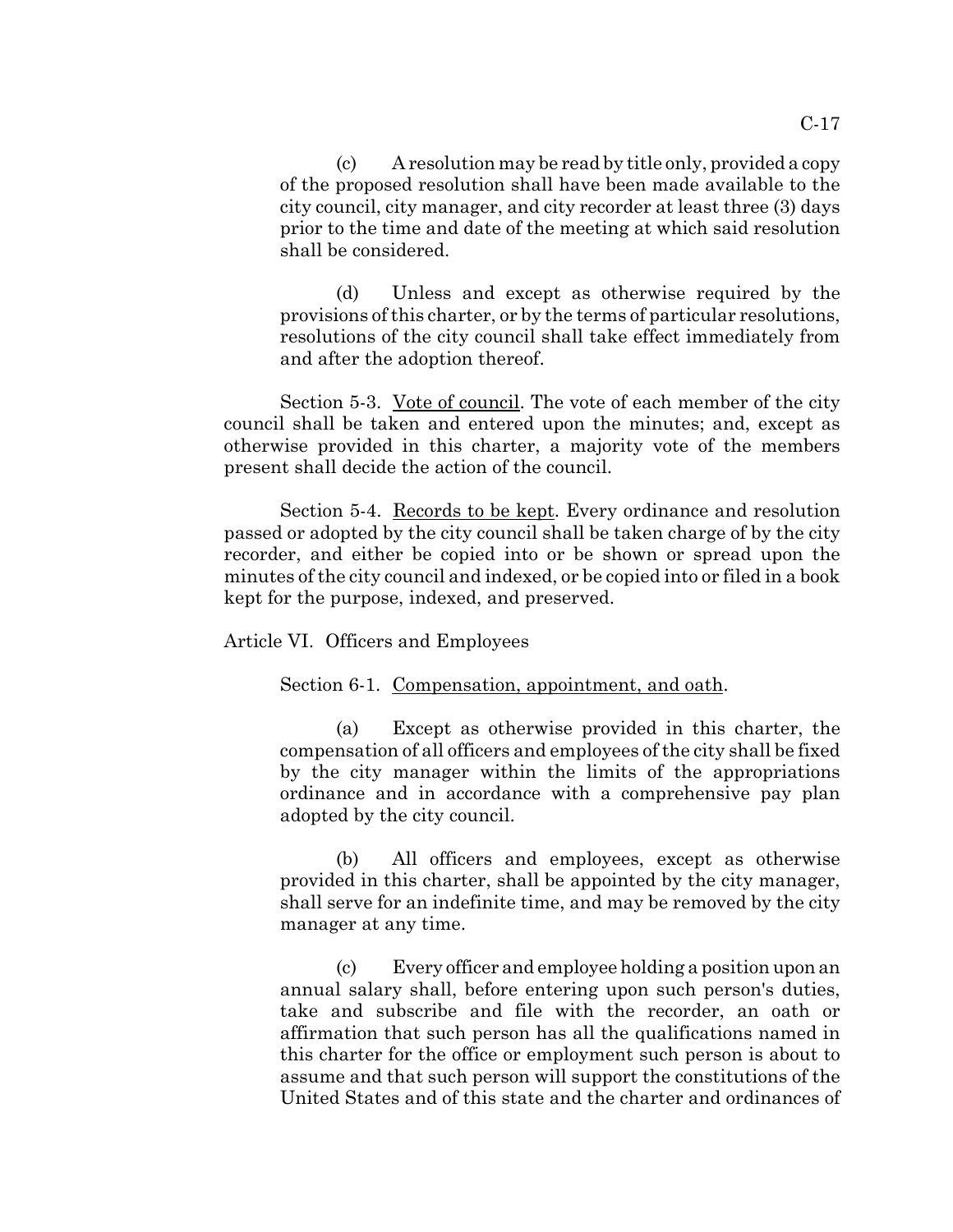the city and will faithfully discharge the duties of the office or employment.

Section 6-2. Bond required.

(a) The city manager and every officer and employee having duties embracing the receipt, disbursement, custody or handling of money shall, before entering upon these duties, execute a fidelity bond with some surety company authorized to do business in the State of Tennessee (except that bonds for five hundred dollars (\$500) or less may be given with personal surety), in such amount and in such form as may be prescribed by the city council by ordinance or resolution. All such bonds and the sureties thereto shall be subject to the approval of the city council.

(b) The costs of making said bonds shall be paid by the city.

Section 6-3. Legal process against city. All legal process against the city shall be served upon the city attorney or in the event of the city attorney's absence, death, or being unavailable for any reason, then upon the city manager or mayor, and such process shall thereafter be handled by the city attorney.

Section 6-4. Prohibited political activities; penalties.

(a) Neither the city manager, recorder, city judge, chief of police nor any person in the employ of the city under any of such officers shall take any active part in or contribute any money toward the nomination or election of any candidate for election to the city council, except to answer such questions as may be put to them and as they may desire to answer.

(b) No person in the employ of the city, taking an active part in, or contributing money toward, the nomination or election of any candidate for election to any office shall solicit support, whether monetary or otherwise, from any other city employee, whether on duty or not at the time of the solicitation.

(c) A violation of this section shall subject the offenders to removal from office or employment, and to punishment by fine of not more than fifty dollars (\$50.00) for each offense.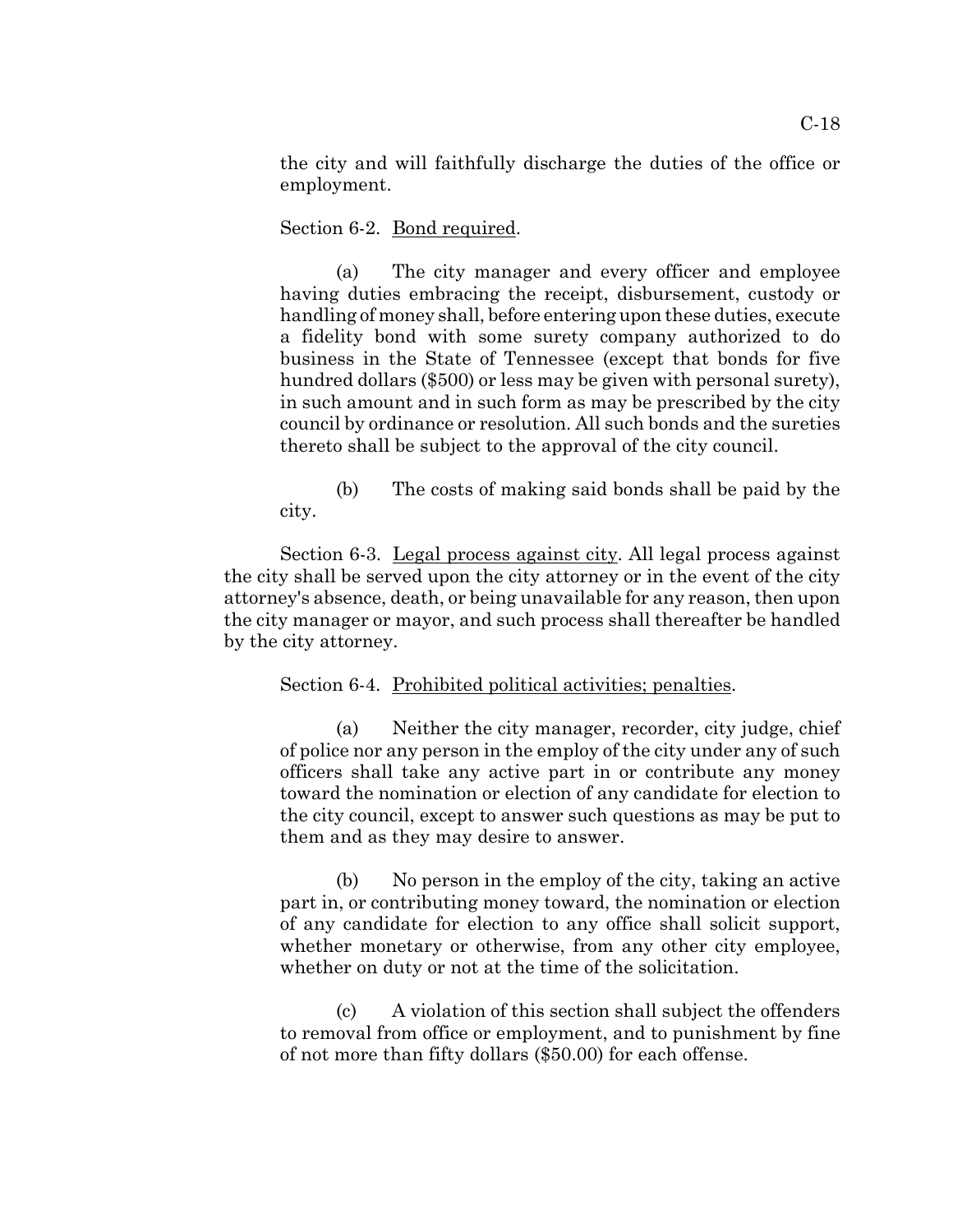#### Article VII. City Manager

Section 7-1. City manager as administrative head of city; acting and interim city manager, time devoted.

> (a) There shall be a city manager for the city who shall be appointed by the city council and whose salary shall be determined by the council. The city manager shall serve for an indefinite period and at the will of the council. In addition to all other powers and duties conferred upon the city manager by this charter, the manager shall be the administrative head of the municipal government and shall be chosen and appointed by the city council without regard to political beliefs and solely upon the basis of executive and administrative qualifications. The manager need not be a resident of the city at the time of appointment.

> (b) The city manager is authorized to designate an acting city manager when temporarily absent or away from the city. When such absence is of a longer period due to illness or other reason, the city council shall name an interim city manager to serve during the temporary absence or illness of the city manager until the city manager's return or replacement. The city council shall also name an interim city manager to serve during the period of time when the city has no city manager.

> (c) The city manager shall not be required to give his or her entire time to the affairs of the city, unless the city council, when employing the city manager, makes the city manager's employment conditional upon devoting his or her entire time to the interests of the city.

Section 7-2. Powers and duties generally. In addition to any other powers and duties conferred and imposed upon the city manager by other provisions of this charter, the powers and duties of the city manager shall be:

> (1) To see that all laws, resolutions and ordinances are enforced, and upon knowledge or information of any violation thereof, to see that prosecutions are instituted in the city court;

> (2) Except as otherwise provided in this charter, to appoint, discipline, and remove all heads of departments, and all subordinate officers, agents and employees, all appointments to be made upon merit and fitness alone, and provided that the appointment of city recorder and all department head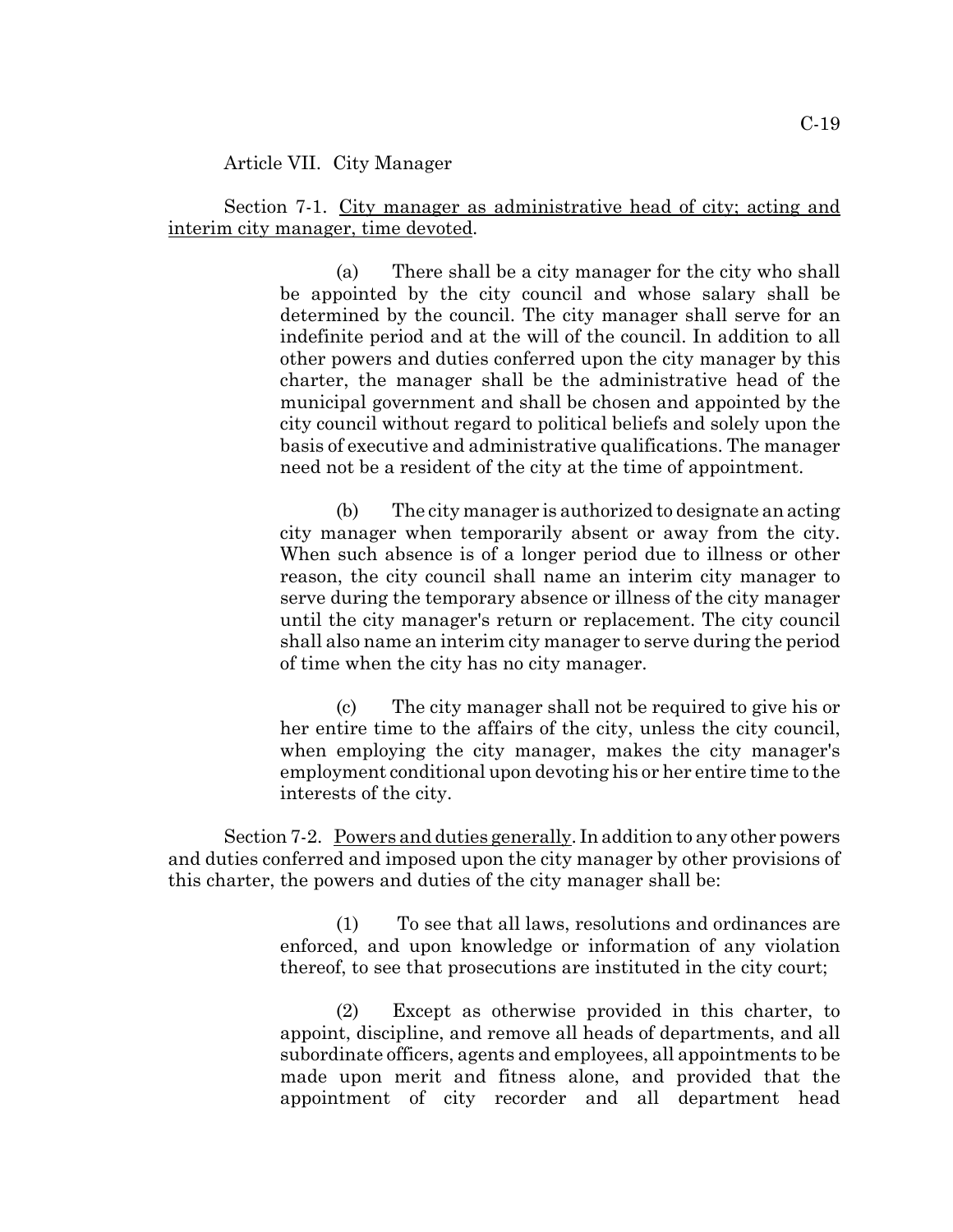appointments shall require a vote of confirmation by the city council;

(3) Except as may be otherwise provided by this charter, to supervise and control the work of the city recorder, the chief of police, the fire chief, the city treasurer, the city attorney and the city tax collector, and of all employees of the city and of all departments or divisions of the city government created by this charter, or which may be created by the city council under or by virtue of the provisions of this charter or any other applicable public or private act of the General Assembly of the State of Tennessee;

(4) To see that all terms and conditions imposed in favor of the city or its inhabitants, in any public utility or franchise, are faithfully done, kept and performed and, upon knowledge or information of any violation thereof, to call the same to the attention of the city council so that such steps as may be necessary to protect the same shall be taken;

(5) To attend all meetings of the city council, with the right to take part in the discussion, but having no vote. The city manager shall be entitled to notice of all special meetings;

(6) To recommend to the council, for adoption, such measures as the city manager may deem necessary or expedient;

(7) To make and execute all contracts on behalf of the city, except as may be otherwise provided in this charter or by ordinance or resolution of the city council;

(8) To prepare and submit to the city council an annual operating and capital budget;

(9) To keep the council at all times fully advised as to the financial condition and needs of the city;

(10) To act as purchasing agent and to make purchases in accordance with the purchasing policy approved by the council, which shall include provisions establishing public advertising and competitive bid limits, and shall be established by ordinance. The purchasing policy shall also prescribe the maximum expenditure that the city manager may make without formal approval of the city council;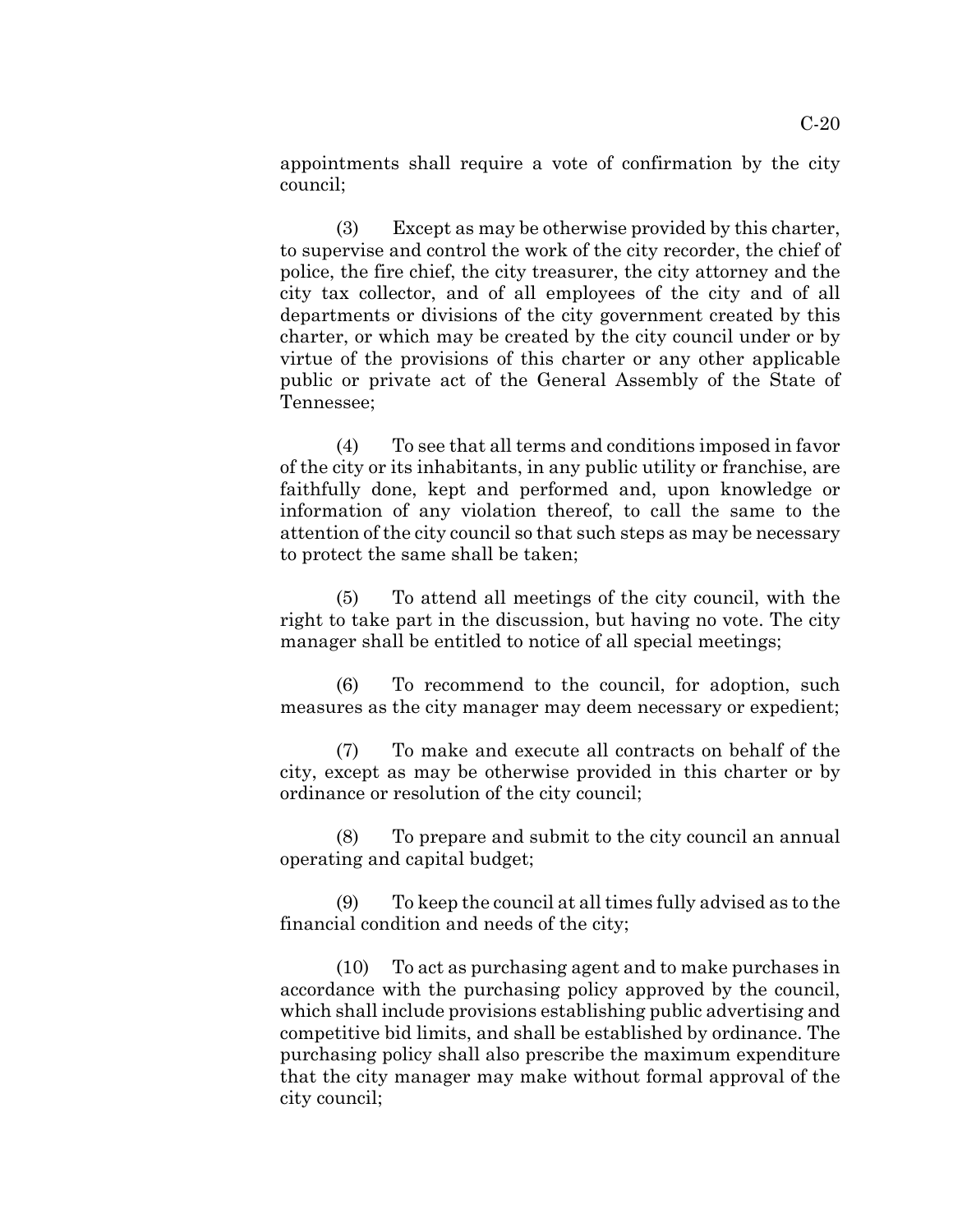(11) To supervise and control the collection of all taxes, assessments, privileges and polls due the city; and

(12) To perform such other duties, and to have such other powers, prescribed by this charter or required of the city manager by resolution or ordinance of the city council, not inconsistent with this charter, or the constitution of the state.

#### Section 7-3. Council not to interfere.

(a) Neither the mayor, city council nor any of its members shall dictate the appointment of any person to office or employment by the city manager, or in any manner interfere with the city manager, or prevent such person from exercising his or her own judgment in the appointment of officers and employees in the administrative service of the city.

(b) Except for the purpose of inquiry, the mayor, the council and its members shall deal with the administrative service of the city solely through the city manager, and neither the mayor, the city council, nor a councilman shall give orders to any of the subordinates of the city manager, either publicly or privately.

Article VIII. City Recorder

Section 8-1. Appointment, duties.

(a) The city manager shall appoint a city recorder, provided that the appointment shall require a vote of confirmation by the city council. Said appointee may also be appointed by the city manager to the position of finance director or treasurer, or both.

(b) In the event of the temporary absence or disability of the recorder, the city manager may appoint a recorder pro tempore.

#### Section 8-2. Duties.

(a) It is the duty of the recorder to be present at all meetings of the city council, and to keep a full and accurate record of all business transacted by the same, to be preserved in permanent form.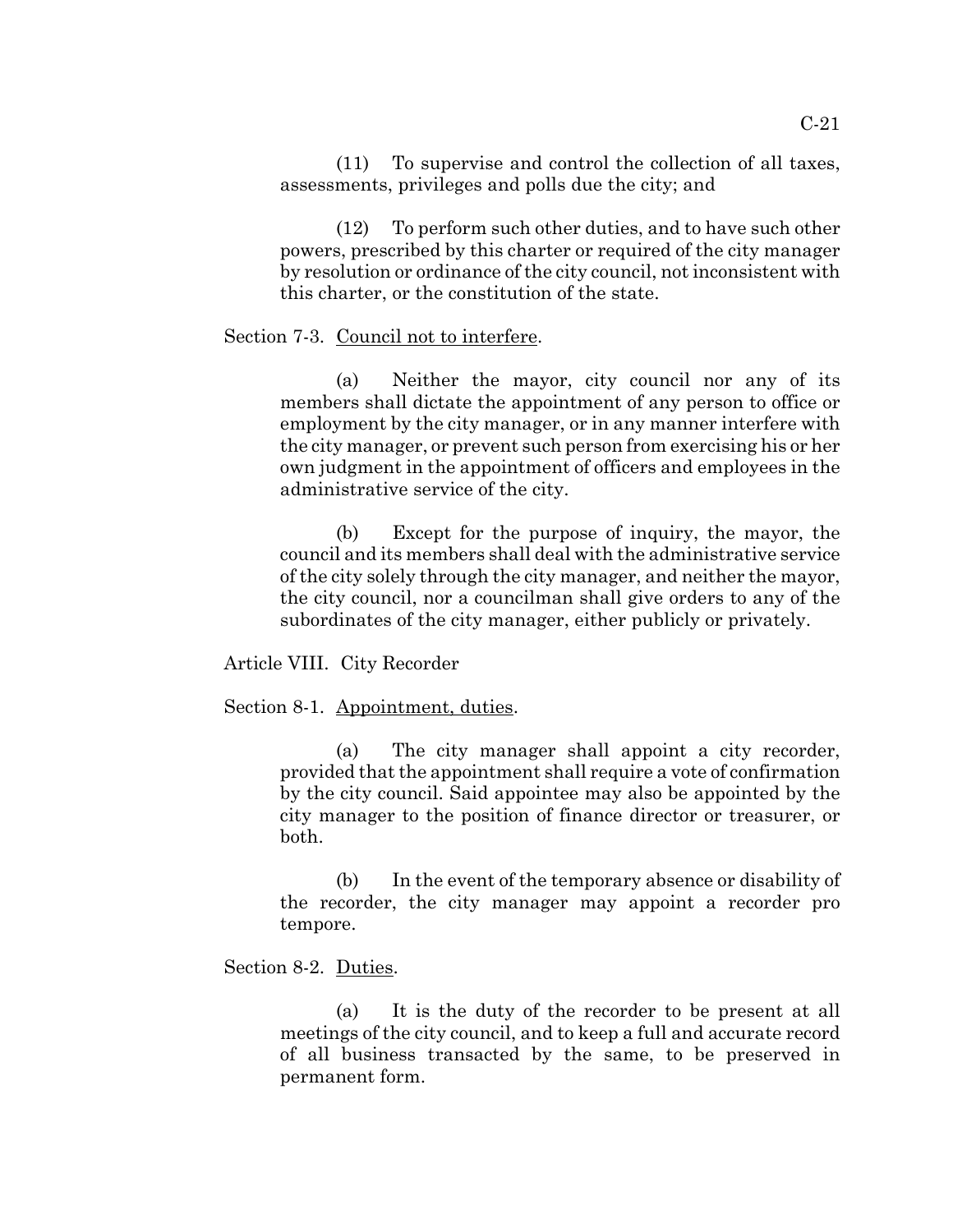(b) The recorder shall have custody of, and preserve in the recorder's office, the city seal, the public records, original rolls of ordinance, ordinance books, minutes of the city council, contracts, bonds, title deeds, certificates, and papers, all official indemnity or security bonds, except the recorder's bond, which shall be in the custody of the city manager, and all other bonds, oaths and affirmations, and all other records, papers, and documents not required by this charter or by ordinance to be deposited elsewhere, and register them by numbers, dates, and contents, and keep an accurate and modern index thereof.

Section 8-3. <u>Records and documents</u>. The recorder shall provide and, when required by any officer or person, certify copies of records, papers, and documents in the recorder's office, and charge therefor, for the use of the city, such fees as may be provided, cause copies of ordinances to be printed, as may be directed by the city council, and keep them in the recorder's office for distribution.

#### Article IX. City Attorney

Section 9-1. Appointment; qualification. A city attorney shall be appointed by and serve at the will of the city council. The city attorney shall be an attorney at law licensed to practice law in the courts of this state and an attorney in good standing with the Disciplinary Board of the Supreme Court of the State of Tennessee. The compensation of the city attorney shall be as fixed by the city council and shall be paid on a basis to be determined by the city council.

Section 9-2. Duties. The city attorney shall direct the management of all litigation in which the city is a party; represent the city in all legal matters and proceedings in which the city is a party or interested, or in which any of its officers are officially interested; attend all meetings of the city council; advise the council and committees or members thereof, the city manager, the city recorder, and the heads of all departments or divisions, as to all legal questions affecting the city's interest; and approve as to form all contracts, deeds, bonds, ordinances, resolutions and other documents to be signed in the name of or made by or with the city.

### Article X. City Court

Section 10-1. Creation. There is hereby created and established a city court.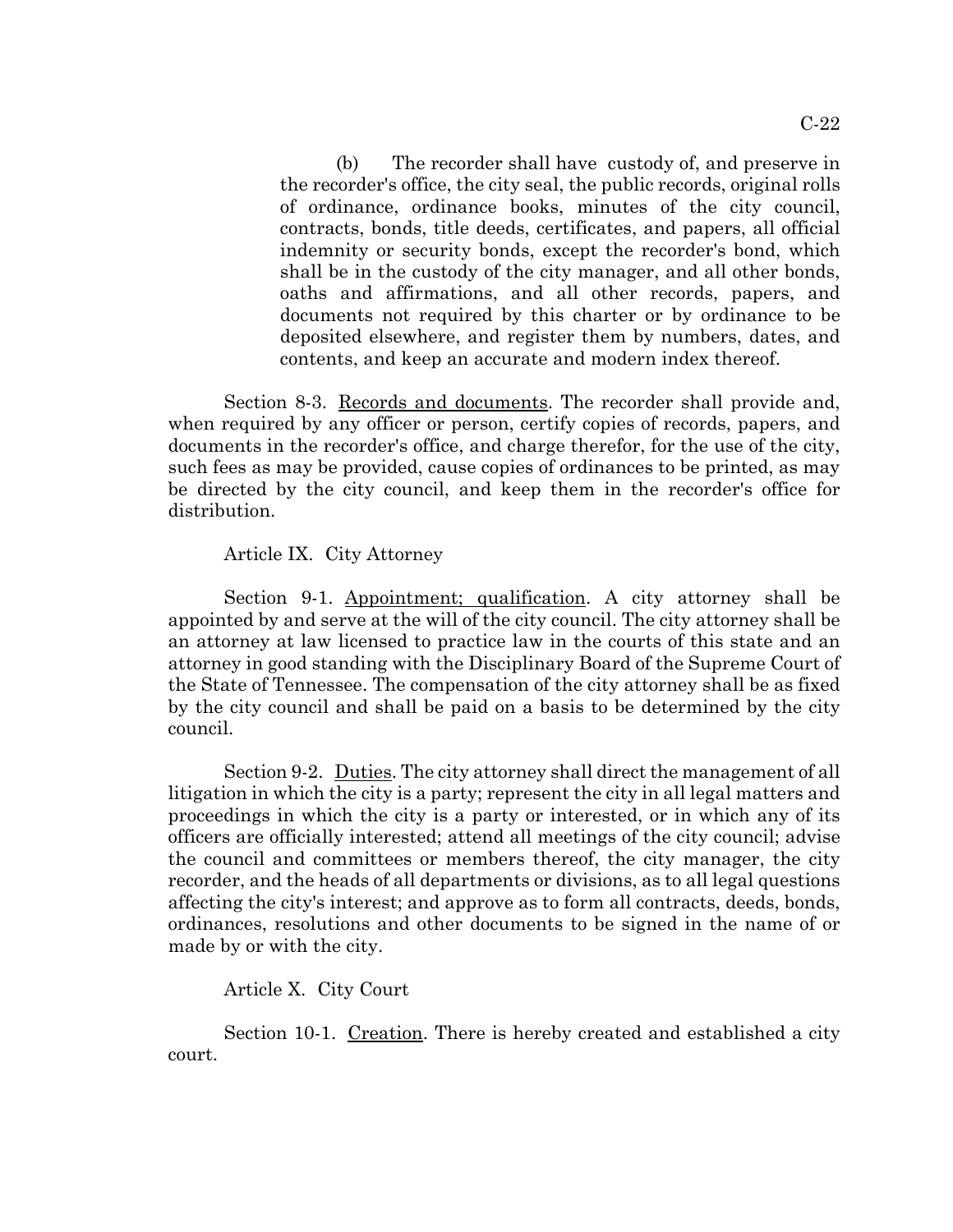Section 10-2. Appointment. A city judge, who shall serve at the pleasure of the city council, shall be appointed by the city council to serve until the next appointment of said judge.

Section 10-3. Judge not required to be full-time officer. The city judge shall not be required to hold this office to the exclusion of all other activities but said judge may hold this office in addition to their other businesses or professions.

#### Section 10-4. Eligibility.

(a) Any person who is a resident of Rutherford County or a county that borders Rutherford County and has attained the age of thirty (30) years, who shall be an attorney licensed to practice law and an attorney in good standing with the Disciplinary Board of the Supreme Court of the State of Tennessee, shall be eligible for the office of city judge.

(b) A failure to continue to reside in said territory shall operate to vacate said office and the city judge's successor shall be appointed by the city council for the balance of the unexpired term.

Section 10-5. Compensation. The compensation of the city judge shall be as fixed by the city council and shall be paid on a basis to be determined by the city council.

Section 10-6. Acting judges; vacancy. In the event the office of city judge shall become vacant for any cause, including resignation, removal, death or continuous disability that prevents the city judge from discharging the duties of the office, the city council shall appoint some qualified person to fill the unexpired term of office. The qualified person appointed shall be vested with the same powers and shall perform the same duties hereby bestowed and imposed upon the presiding officer of said court. Where the city judge finds it necessary to be absent from holding court, the city judge may designate in writing, to be filed with the clerk of the court, the name of a special judge to hold court in the city judge's place and stead; such person shall be a person who has the qualifications of city judge and the special judge shall take the same oath and have the same authority as the regular city judge to hold court for the occasion.

Article XI. Departments Generally

Section 11-1. Powers, authority and duties distributed among departments.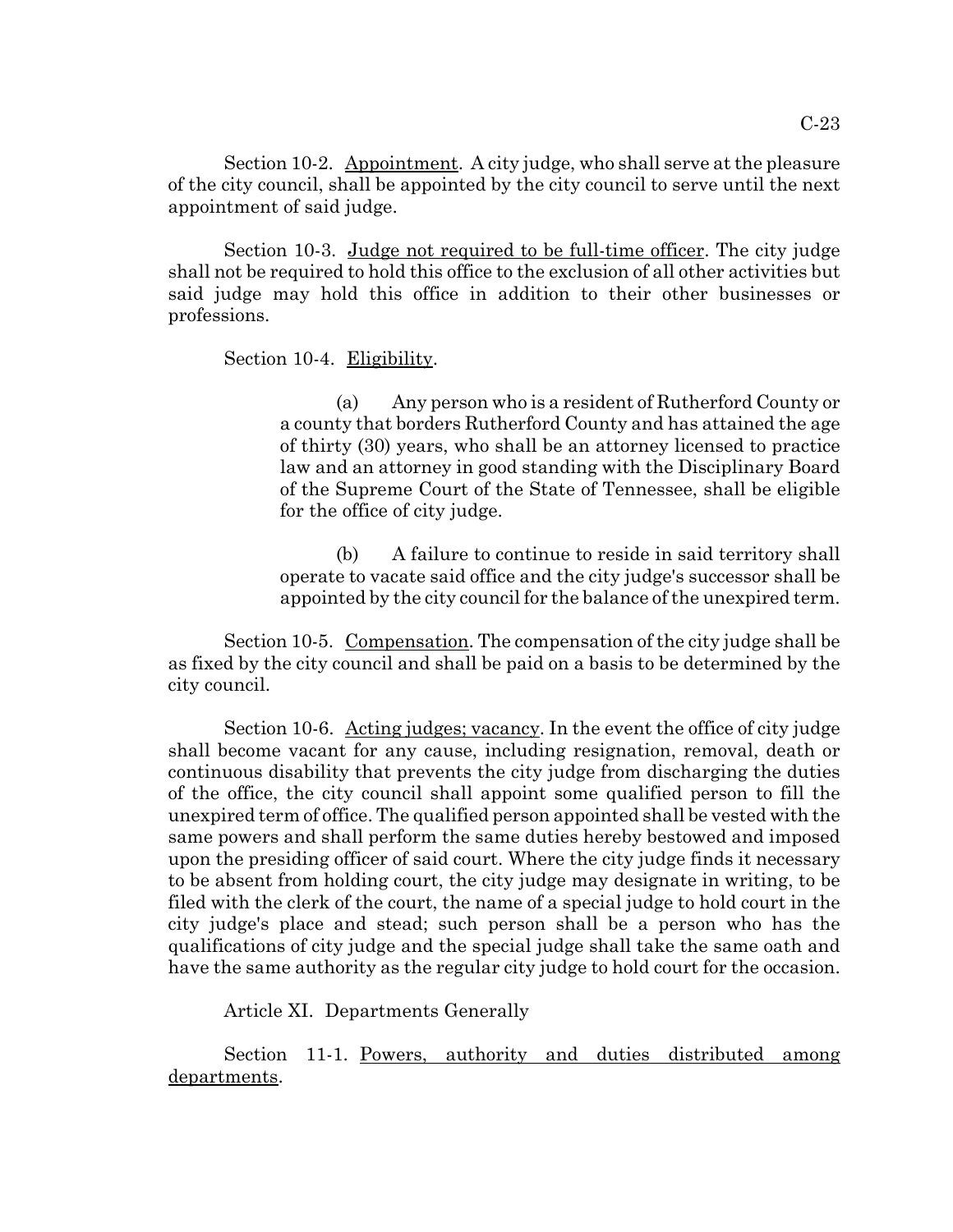(a) Except as herein otherwise provided, the executive and administrative powers, authority, and duties in the city shall be distributed into and among such departments, offices, and agencies as the city manager shall determine.

(b) The city manager shall determine the powers and duties to be performed by, and assign them to, the appropriate departments; shall prescribe the powers and duties of officers and employees; may assign particular officers and employees to one (1) or more of the departments; may require an officer or an employee to perform duties in two (2) or more departments; and may make such other rules and regulations as may be necessary or proper for the efficient and economical conduct of the business of the city.

(c) The city manager shall supervise and control all departments now or hereafter created, except as otherwise provided by this charter.

Article XII. Police Department

Section 12-1. Appointment. The city manager shall appoint a chief of police and such patrol officers and other members of the police force; provided, that the appointment of chief of police shall require a vote of confirmation by the city council.

Section 12-2. Powers generally. It is the duty of the chief of police and the members of the police force to:

(1) Preserve order in the city;

(2) Protect the inhabitants and property owners therein from violence, crime and all criminal acts;

(3) Prevent the commission of crime and violations of law and of the city ordinances; and

(4) Perform a general police duty, execute and return all processes, notices, orders, and all other processes, notices and orders as provided in this charter or by ordinance.

Section 12-3. Procurement of warrants. Members of the police force, whenever necessary for the purpose of enforcing the ordinances of the city, shall procure the issuance of warrants, serve the same, and appear in the city courts as prosecutors, relieving complaining citizens insofar as practical of the burden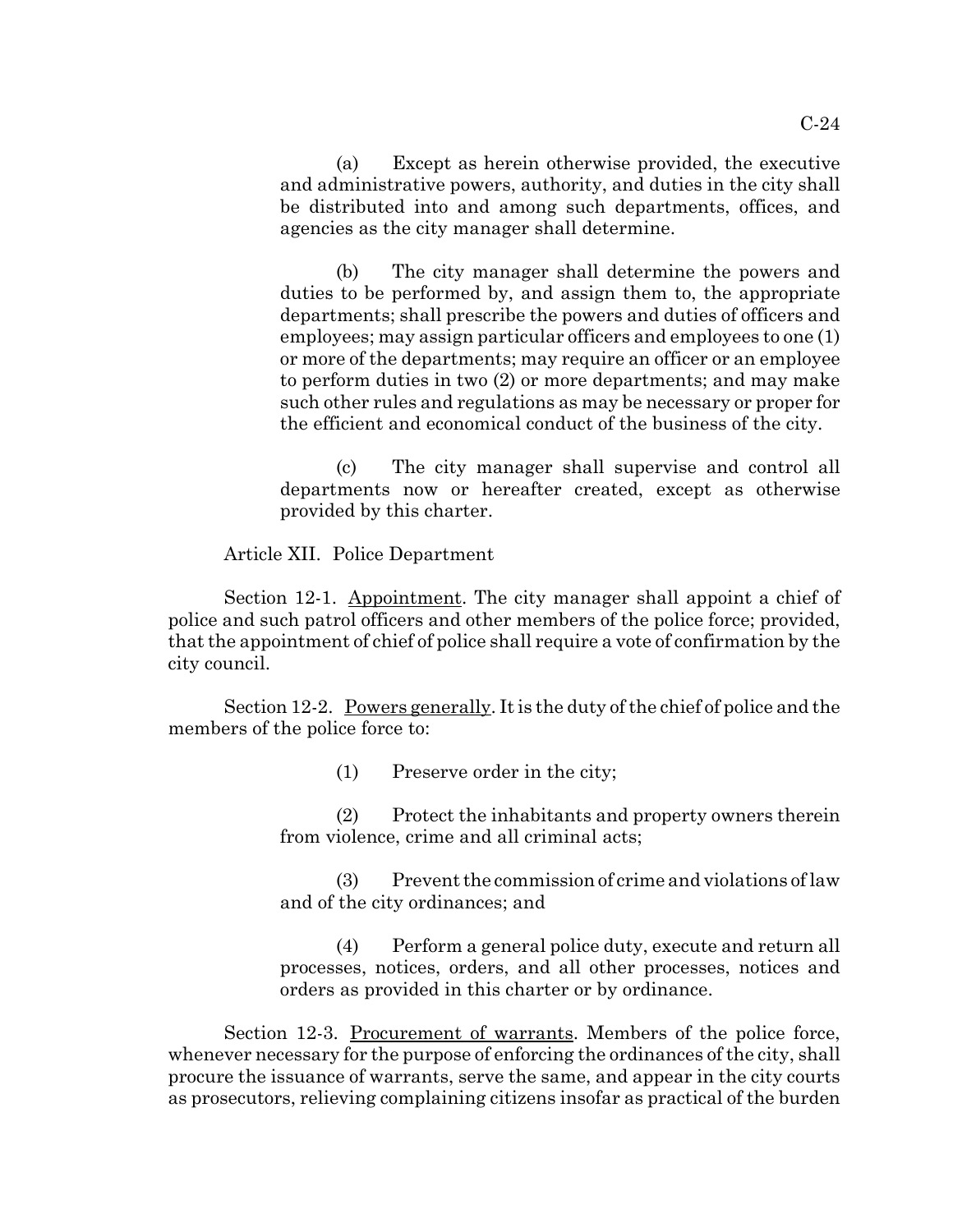of instituting cases involving the violation of city ordinances but this section shall not be construed to relieve any person from the duty of appearing in court and testifying in any case.

Article XIII. Fire Department

Section 13-1. Appointment. The city manager shall appoint a chief of the fire department and such other members of the department; provided, that the appointment of fire chief shall require a vote of confirmation by the city council.

Section 13-2. Powers generally. It is the duty of the chief of the fire department and the members thereof to take all proper steps for fire prevention, education and suppression.

#### Section 13-3. Response to emergency, direct route.

(a) When any fire department or company recognized as duly constituted by the commissioner of commerce and insurance pursuant to Tennessee Code Annotated, § 68-102-304, is requested to respond to a fire, hazardous materials incident, natural disaster, service call or other emergency, it may, regardless of where the emergency exists, proceed to the emergency site by the most direct route at the maximum speed consistent with safety. While responding to, operating at, or returning from such emergency, the chief of the responding fire department or company, or any member serving in capacity of fire officer-in-charge, shall also have the authority to:

(1) Control and direct the activities at the scene of the emergency;

(2) Order any person or persons to leave any building or place in the vicinity of such scene for the purpose of protecting such person or persons from injury;

(3) Blockade any public highway, street or private right-of-way temporarily while at such scene;

(4) Trespass at any time of the day or night without liability while at such scene;

(5) Enter any building or premises, including private dwellings, where a fire is in progress, or where there is reasonable cause to believe a fire is in progress, for the purpose of extinguishing the fire;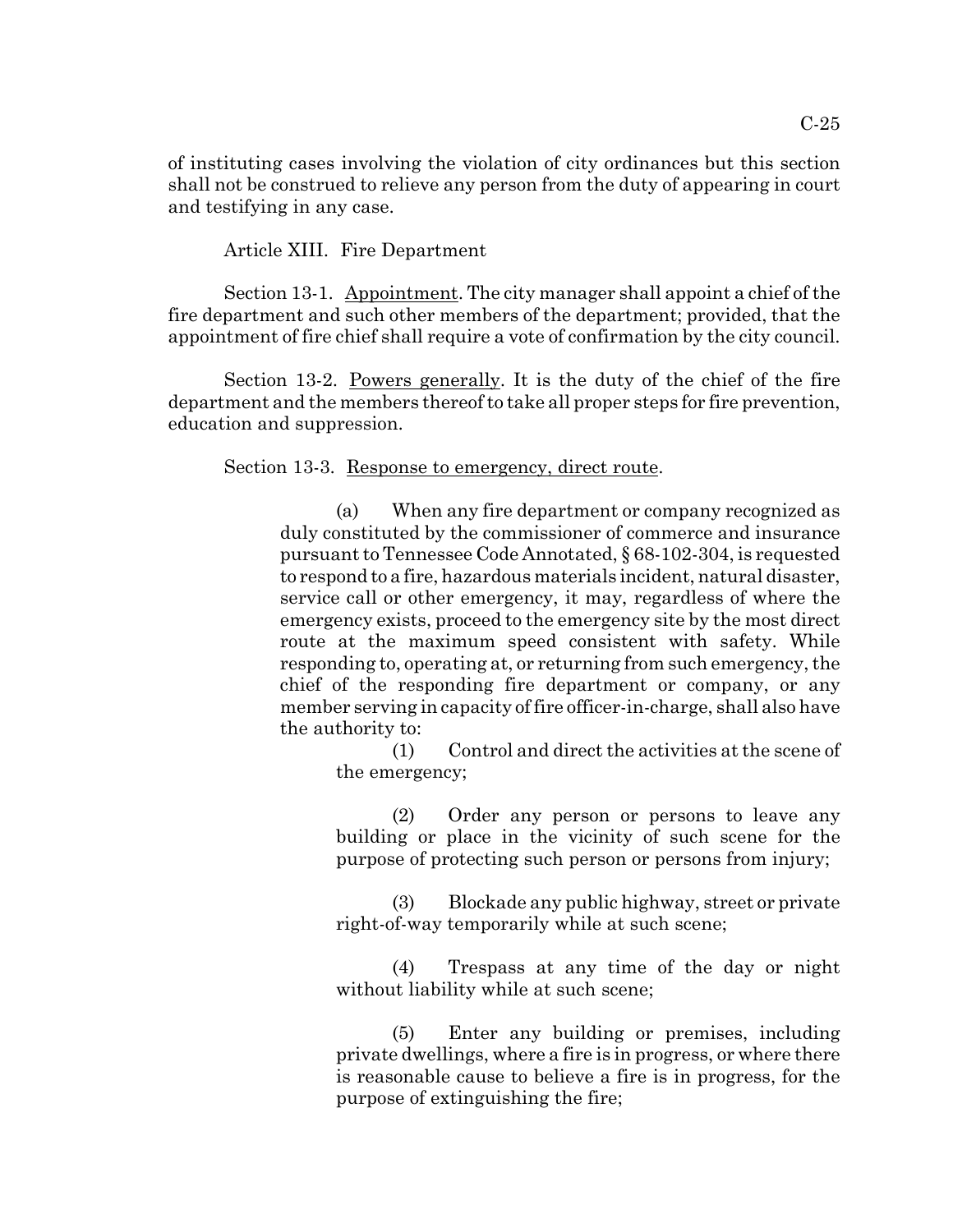(6) Enter any building or premises, including private dwellings, near the scene of the fire for the purpose of protecting the building or premises, or for the purpose of extinguishing the fire that is in progress in another building or premises;

(7) Inspect for preplanning all buildings, structures, or other places in the chief's fire district, except the interior of a private dwelling, where any combustible material, including waste paper, rags, shavings, waste, leather, rubber, crates, boxes, barrels, rubbish or other combustible material that is or may become dangerous as a fire menace to such buildings, structures or other places has been allowed to accumulate, or where such chief or the chief's designated representative has reason to believe that such combustible material has accumulated or is likely to accumulate;

(8) Direct without liability the removal or destruction of any fence, house, motor vehicle, or other thing, if such person deems such action necessary to prevent the further spread of the fire;

(9) Request and be furnished with additional materials or special equipment at the expense of the owner of the property on which the emergency occurs, if deemed necessary to prevent the further spread of the fire or hazardous condition; and

(10) Order disengagement or discouplement of any convoy, caravan or train of vehicles, craft or railway cars, if deemed necessary in the interest of safety of persons or property.

(b) When any fire department or company responds to any emergency outside its fire district, however, it shall at all times be subject to the control of the fire chief or designated representative in whose district the emergency occurs.

Section 13-4. Fire marshal. The city manager may appoint a fire marshal whose duty shall be, subject to the chief of the fire department, to investigate the cause, origin, and circumstances of fires and the loss occasioned thereby, and assist in the prevention of arson.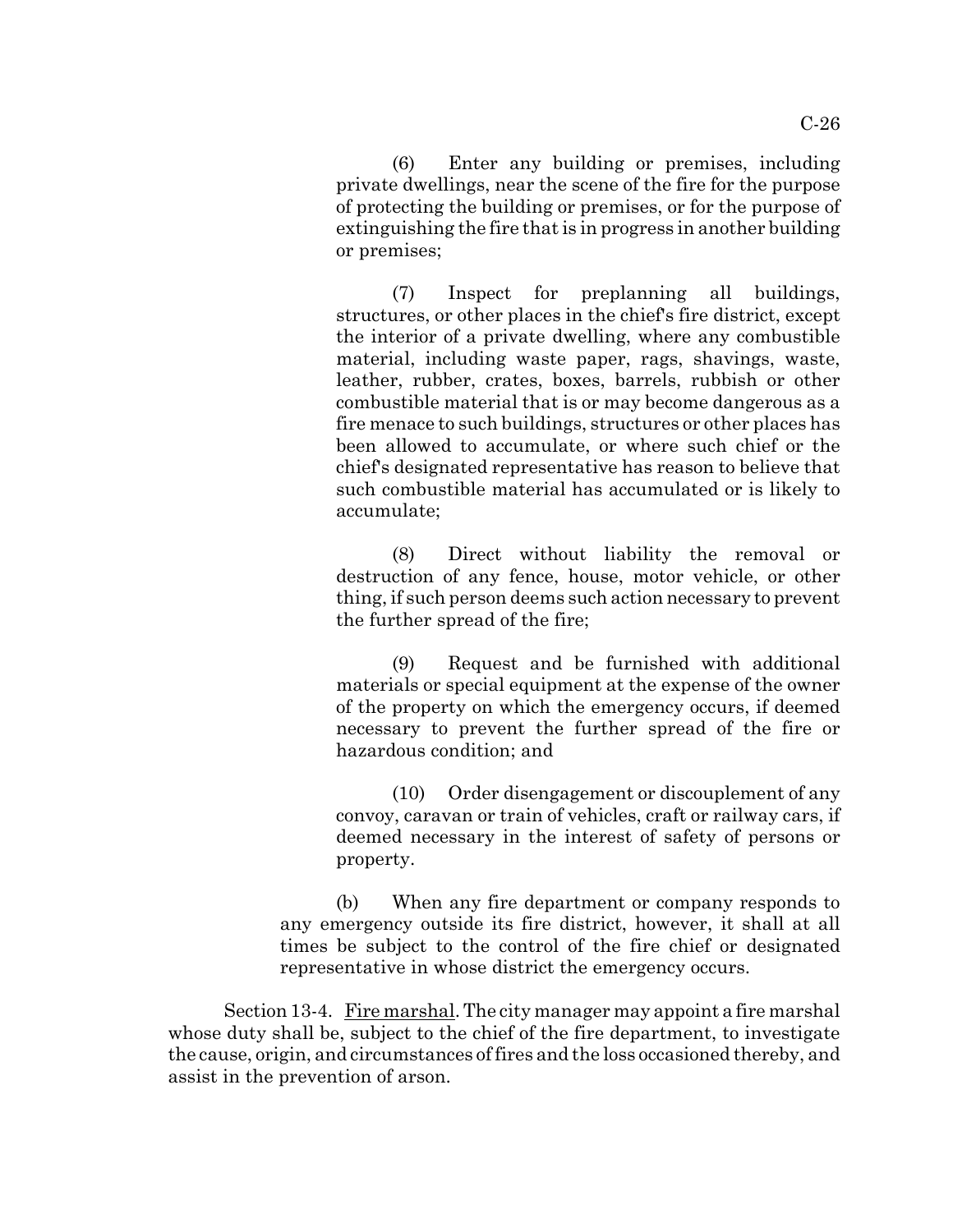Article XIV. Fiscal Affairs

Section 14-1. Finance director; duties. The city manager or an officer appointed by the city manager shall serve as finance director and shall:

(1) Exercise a general supervision over the fiscal affairs of the city, and general accounting supervision over all the city's property, assets and claims, and the disposition of such property, assets and claims;

(2) Be the general accountant and auditor of the city;

(3) Have custody of all records, papers and vouchers relating to the fiscal affairs of the city, and the records in the city manager's office shall show the financial operations and conditions, property, assets, claims and liabilities of the city, all expenditures authorized, and all contracts in which the city is interested;

(4) Require proper fiscal accounts, records, settlements and reports to be kept, made and rendered to the city manager by the several departments and officers of the city, including all deputies or employees of the city manager's department charged with the collection or expenditures of money, and shall control and audit the same;

(5) At least monthly, adjust the settlements of officers engaged in the collection of the revenue; and

(6) Perform other work as directed by the city manager.

Section 14-2. Taxes and special assessments. The assessment, levy and collection of taxes and special assessments shall be in the charge of the department of finance, under the general supervision of the city manager, subject to the limitations found elsewhere in this charter.

Section 14-3. Taxation of property and privileges. All property, real, personal and mixed, subject to state, county and city taxes, and all privileges taxable by law, shall be taxed, and taxes thereon collected for municipal purposes as provided in this charter.

Section 14-4. Tax books to be made out by the finance director. The city tax books shall be compiled by the finance director from the information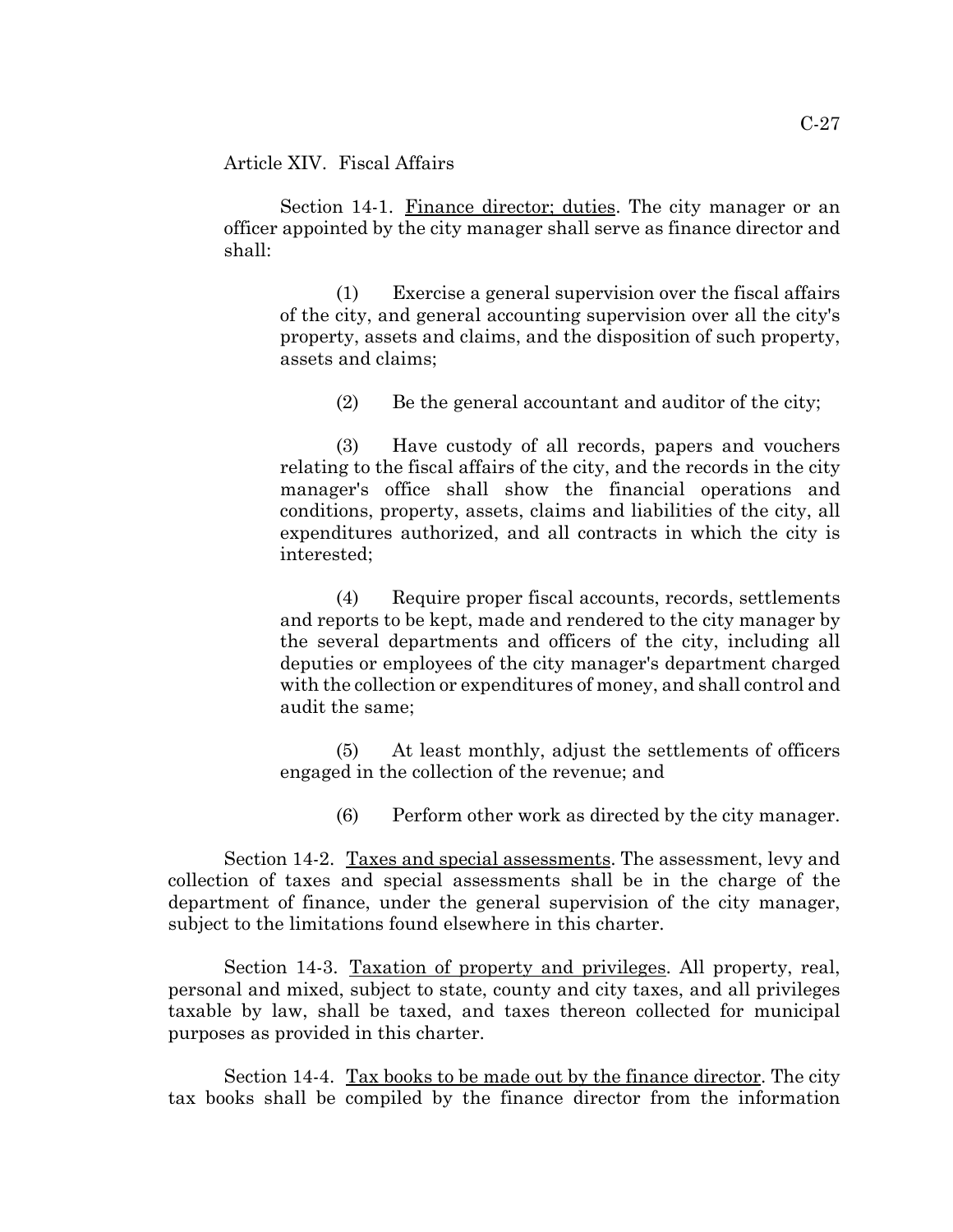furnished by the Rutherford County Tax Assessor by the first day of September or as soon thereafter as practicable, of each and every year for which assessment is made.

Section 14-5. Property tax due date; delinquent date. Unless otherwise established by ordinance, the due date of property taxes shall be October 1 of each and every year and the delinquent date shall be March 1 next succeeding of each and every year. A penalty of one-half of one percent (0.5%) and interest of one percent (1%) shall be added to the amount of the tax due on the delinquent date and on the first day of each succeeding month.

#### Section 14-6. Tax liens; assessments valid despite errors; correction.

(a) All municipal taxes on real estate in the city, and all penalties, interests, and costs thereon, are hereby declared to be a lien on said real estate from and after the 5th day January of the year for which same are assessed, and for the purposes of enforcing collection of said taxes and liens securing the same, the city council may by proper action direct the city attorney or the tax attorney for Rutherford County, to institute actions to enforce collection of delinquent taxes due the city, in which event the finance director shall certify a list of all real estate upon which municipal taxes remain due and unpaid to the city attorney or the said county tax attorney, who in turn shall file proper bills to enforce the liens of taxes due the city.

(b) No assessment shall be invalid because the size and dimensions of any tract, lot or parcel of land shall not have been precisely named nor the amount of the valuation or tax not correctly given, nor because the property has been assessed in the name of a person who did not own the same, nor because the same was assessed to unknown owners, or on account of any objection or informality merely technical, but all such assessments shall be good and valid.

(c) The city council shall have power to correct any errors in the tax assessments upon a certificate filed by the assessor of property or assessing body.

Section 14-7. Improvements or services; assessment procedure. The city council has the power, and is hereby given authority, to file complaints in the chancery court in the name of the city for the collection of assessments and levies made for payment for improvements or service in the city, such as paving, sidewalks, curbing, guttering, sewers and other improvements, or services for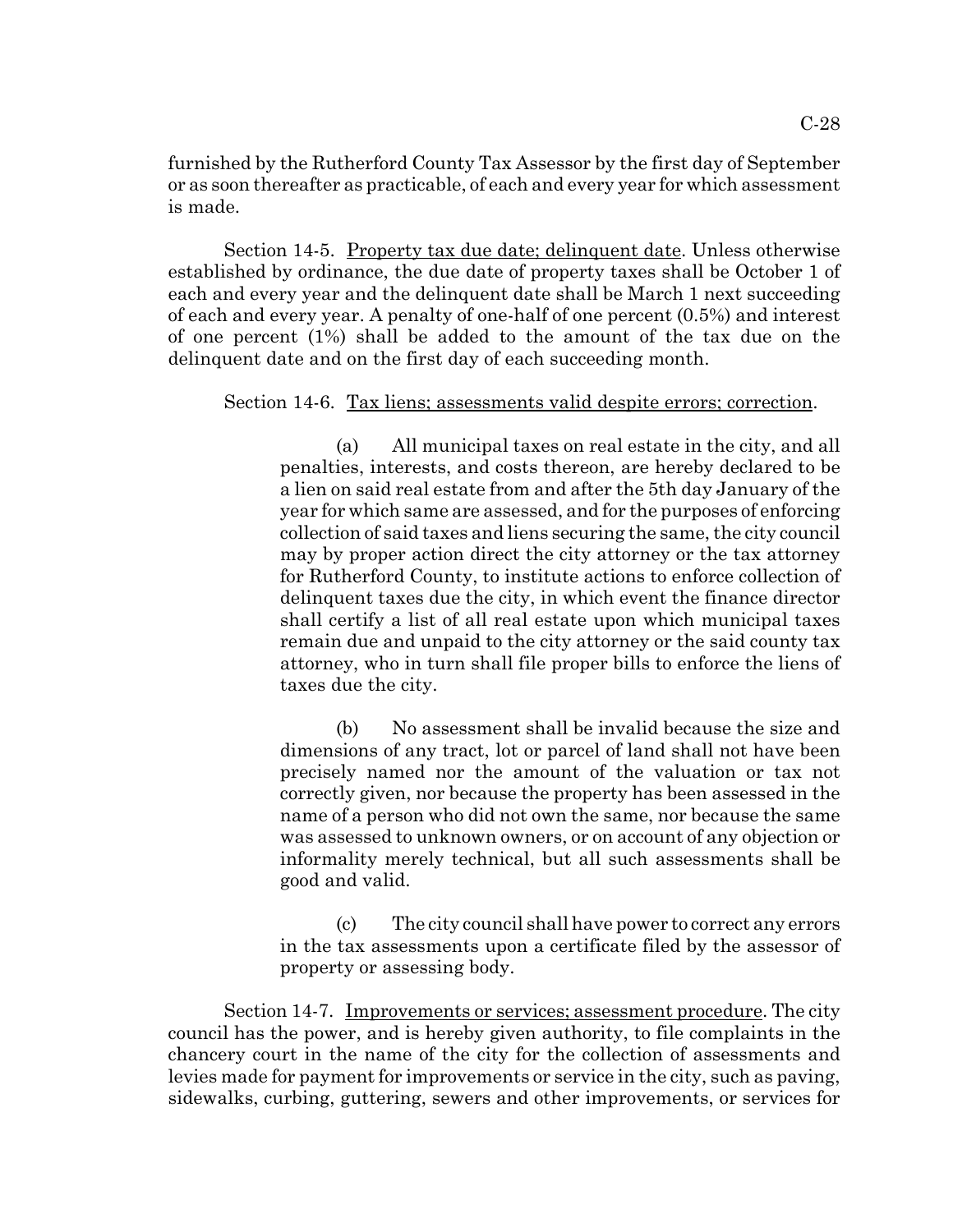which assessments may be made under the charter, or by any other acts of the general assembly, and the cost of which is made a charge on property owners abutting the improvements and a lien on abutting property. The suits commenced by such complaints shall be conducted as other suits in chancery for the enforcement of like liens and under the rules of law and practice provided for the same. The complaints shall not be objectionable because the owners of

different parcels or lots of land are made parties thereto, it being the intention that all persons in the same improvement district, or liable for portions of the same assessment and levy for improving a portion of the city as provided in this section, and on whose property the assessment or levy is a lien, shall be made parties defendant to one (1) complaint.

#### Section 14-8. License taxes; imposition and collection.

(a) License taxes may be imposed upon any and all privileges, businesses, occupations, vocations, pursuits or callings, or any class or classes thereof, now or hereafter subject to such taxation under the laws of Tennessee, and a separate license tax may be imposed for each place of business conducted or maintained by the same person, firm or corporation.

(b) The city manager, or designee, shall enforce the collection of merchants' taxes and all other license taxes, and for that purpose have and exercise the powers of law vested in, and follow the procedure and methods prescribed for, county clerks.

Section 14-9. System of accounting. The finance director, with the approval of the city manager, shall cause an efficient system of accounting for the city to be installed and maintained.

Section 14-10. Depositories of city funds; authority of council to require security. A depository or depositories of municipal funds shall be designated by ordinance or resolution. The city council shall require any financial institution that becomes a depository of municipal funds to secure such funds by collateral in the same manner and under the same conditions as state deposits under Tennessee Code Annotated, Title 9, Chapter 4, Parts 1 and 4, or as provided in a collateral pool created under Tennessee Code Annotated, Title 9, Chapter 4, Part 5.

Section 14-11. City funds; receipts and disbursements; forms. The finance director shall cause all forms used in connection with either the receipt or disbursement of city funds to be numbered consecutively, and shall account for all spoiled or unused forms.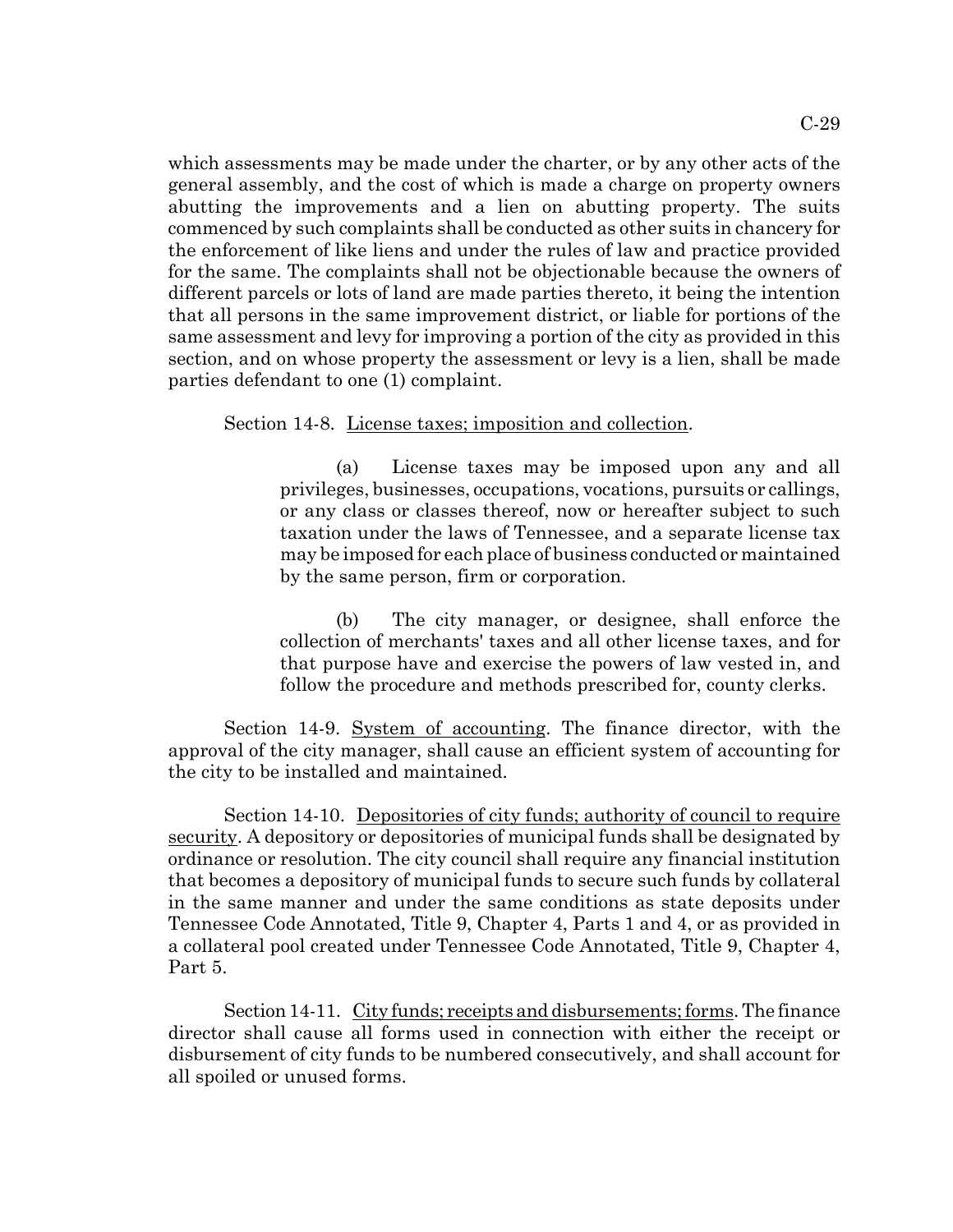Section 14-12. Treasurer; appointment and duties.

(a) The city manager shall appoint a treasurer.

(b) It is the duty of the treasurer to collect, receive and receipt for the taxes and all other revenue and bonds of the city, and the proceeds of its bond issues, and to disburse the same.

(c) The city manager may appoint the finance director, recorder or other officer or employee to serve as treasurer.

Section 14-13. Fiscal year. The fiscal year of the city shall begin on July 1 of each year.

#### Section 14-14. Estimate of expenditures and revenue; submission date.

(a) The city manager shall, on or before May 15 of each year, or as soon as possible thereafter, submit to the city council an estimate of the expenditures and revenue of the city for the ensuing fiscal year. This estimate shall be compiled from detailed information obtained from the several departments on uniform blanks to be furnished by the city manager.

(b) Upon receipt of the estimate by the city manager, the city council shall adopt an appropriation ordinance for each fiscal year before the first day of the fiscal year.

(c) Amendments may be made to the original appropriations ordinance at any time during a current fiscal year; provided, however, that, except for emergency expenditures under Tennessee Code Annotated, § 6-22-129, increased appropriations may be made only after the city manager has certified in writing that sufficient unappropriated revenue will be available.

Section 14-15. Reversions to source fund. At the end of each fiscal year, all unencumbered balances or appropriations shall revert to the fund appropriated, and be subject to further appropriations. Such balances shall be considered unencumbered only when the city manager shall certify in writing that the purposes for which they were appropriated have been completely accomplished and that no further expenditure in connection with them is necessary.

Section 14-16. Finance director; powers and duties; claims against city.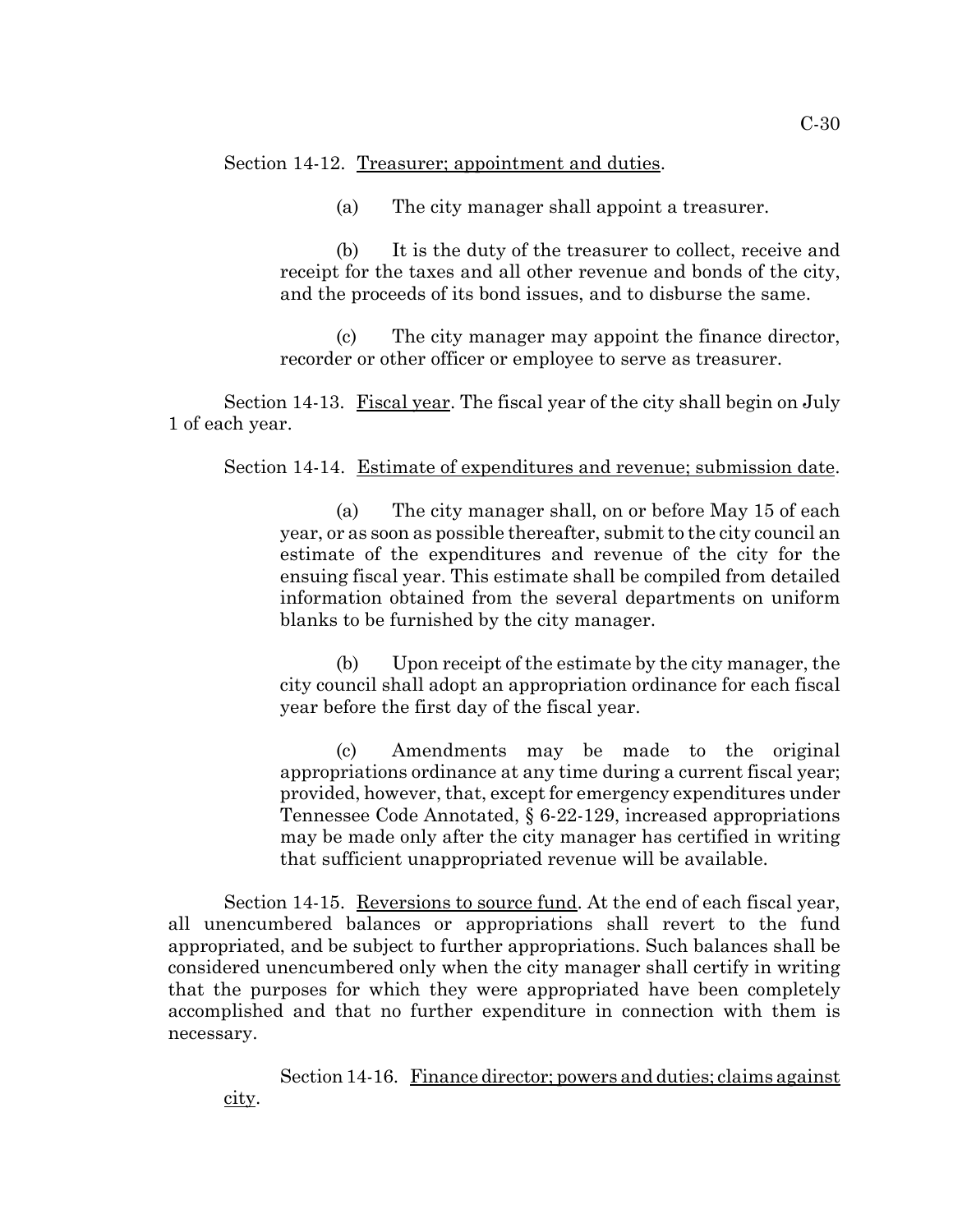(a) Except as by this charter or by law or ordinance otherwise provided, the finance director shall prescribe and regulate the manner of paying creditors, officers and employees of the city. The finance director shall audit all payrolls, accounts and claims against the city and certify thereon the balance as stated by the finance director, but no payroll, account or claim, or any part thereof, shall be audited against the city or paid unless authorized by law or ordinance and approved and certified by the city manager and the head of the department for which the indebtedness was incurred, and the amount required for payment of the same appropriated for that purpose by ordinance and in the treasury.

(b) Whenever any claim is presented to the finance director, the finance director shall have power to require evidence that the amount claimed is justly due, and is in conformity to law and ordinance, and for that purpose may summon before such finance director any officer, agent or employee of any department, or any other person, and examine the officer, agent or employee upon oath or affirmation relative thereto.

Section 14-17. Warrants.

(a) Warrants shall be issued by the finance director.

(b) Each warrant shall specify the particular departmental fund against which it is drawn and shall be payable out of no other fund.

(c) Any officer or employee in the finance director's office may be designated by such finance director to draw warrants with the same effect as if signed by the finance director, such designation to be in writing, in duplicate, filed with the city manager. The city manager may make such designation if the finance director is absent or disabled and there is no one in the finance director's office designated to act. Any such designation may be revoked by the finance director while acting as such by filing the revocation in duplicate with the city manager and the treasury division.

Section 14-18. City obligations; availability of funds; certification. No contract, agreement, or other obligation involving the expenditure of money shall be entered into, nor shall any ordinance, resolution or order for the expenditure of money be passed by the city council or be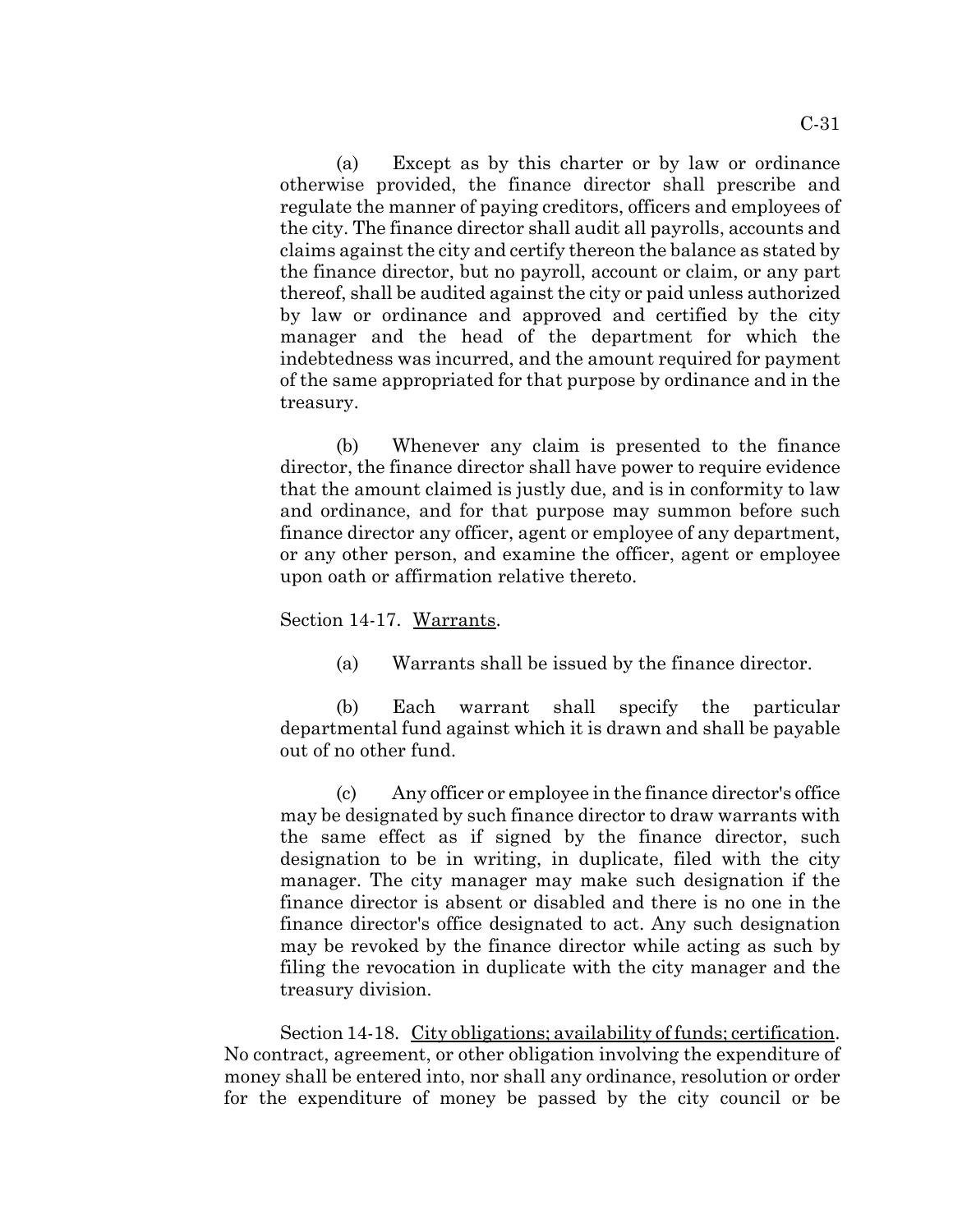authorized by any officer of the city, unless the finance director shall first certify to the council or the proper officer, as the case may be, that the money required for such contract, agreement, obligation or expenditure is in the treasury or safely assured to be forthcoming and available in time to comply with, or meet such contract, agreement, obligation or expenditures, and no contract, agreement or other obligation involving the expenditure of money payable from the proceeds of bonds of the city shall be entered into until the issuance and sale of such bonds have been duly authorized in accordance with the provisions of this charter in reference to city bonds.

Section 14-19. Expenditures; emergencies. No contract liability shall be incurred without previous authority of law or ordinance, but the city council may, by ordinance, empower the proper officials to pay out money or incur contract liability for the city for the necessary preservation of the city's credit, or in other extreme emergency, under such restrictions as may be provided in the ordinance; provided, that any such liability shall mature not later than one (1) year from the date of its incurrence.

SECTION 2. This act shall have no effect unless it is approved by a two-thirds (2/3) vote of the legislative body of the city of Eagleville. Its approval or nonapproval shall be proclaimed by the presiding officer of the legislative body and certified to the secretary of state.

SECTION 3. For the purpose of approving or rejecting the provisions of this act, it shall be effective upon becoming a law, the public welfare requiring it. For all other purposes, it shall become effective as provided in Section 2.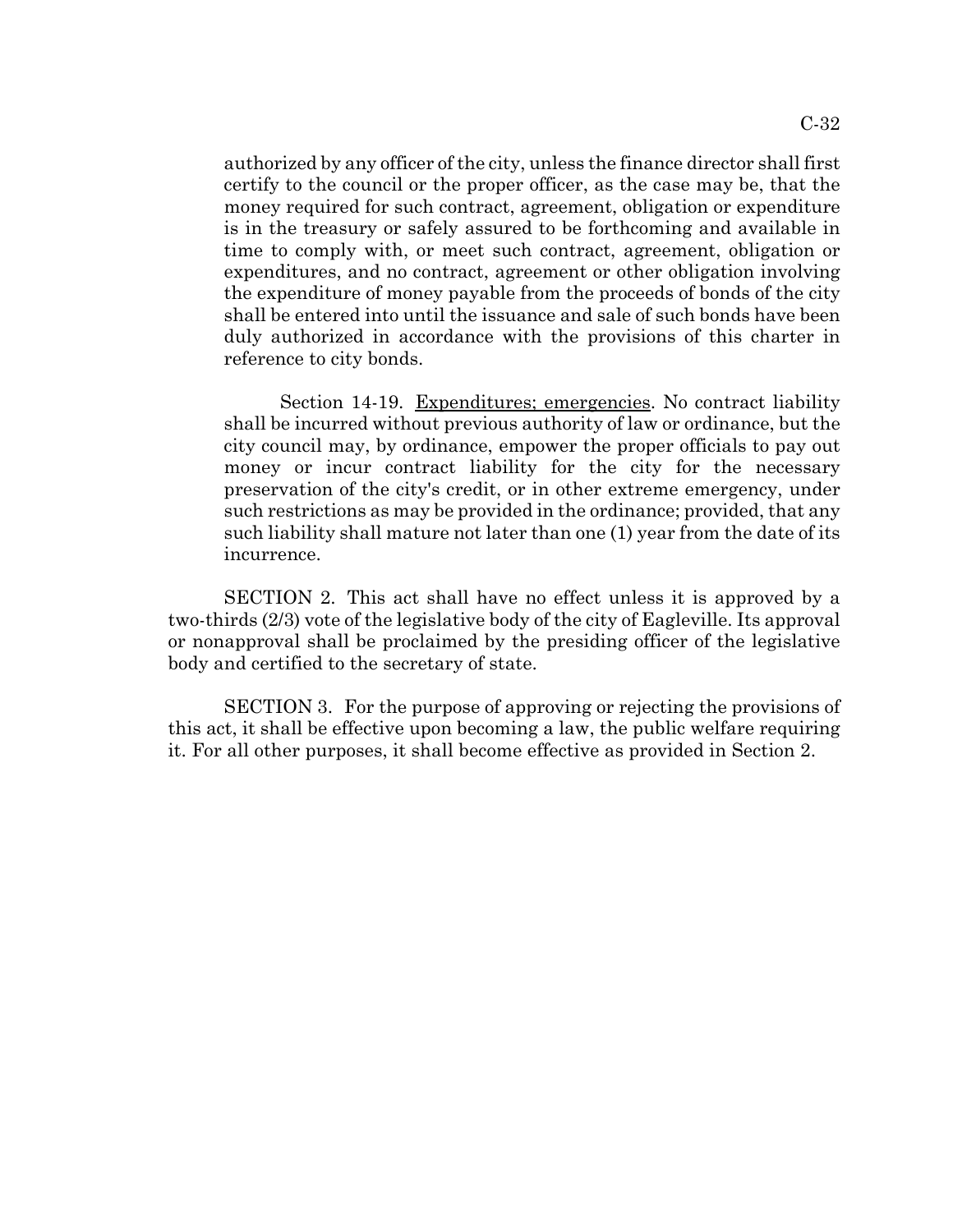2668 SENATE BILL NO. April 4, 2016 **PASSED:** RON BAMSEY<br>SPEAKER OF THE SEMATE BETH HARWELL, SPEAKER<br>HOUSE OF REPRESENTATIVES **APPROVED this** 2016 day of **BILL HASLAM, GOVERNOR**